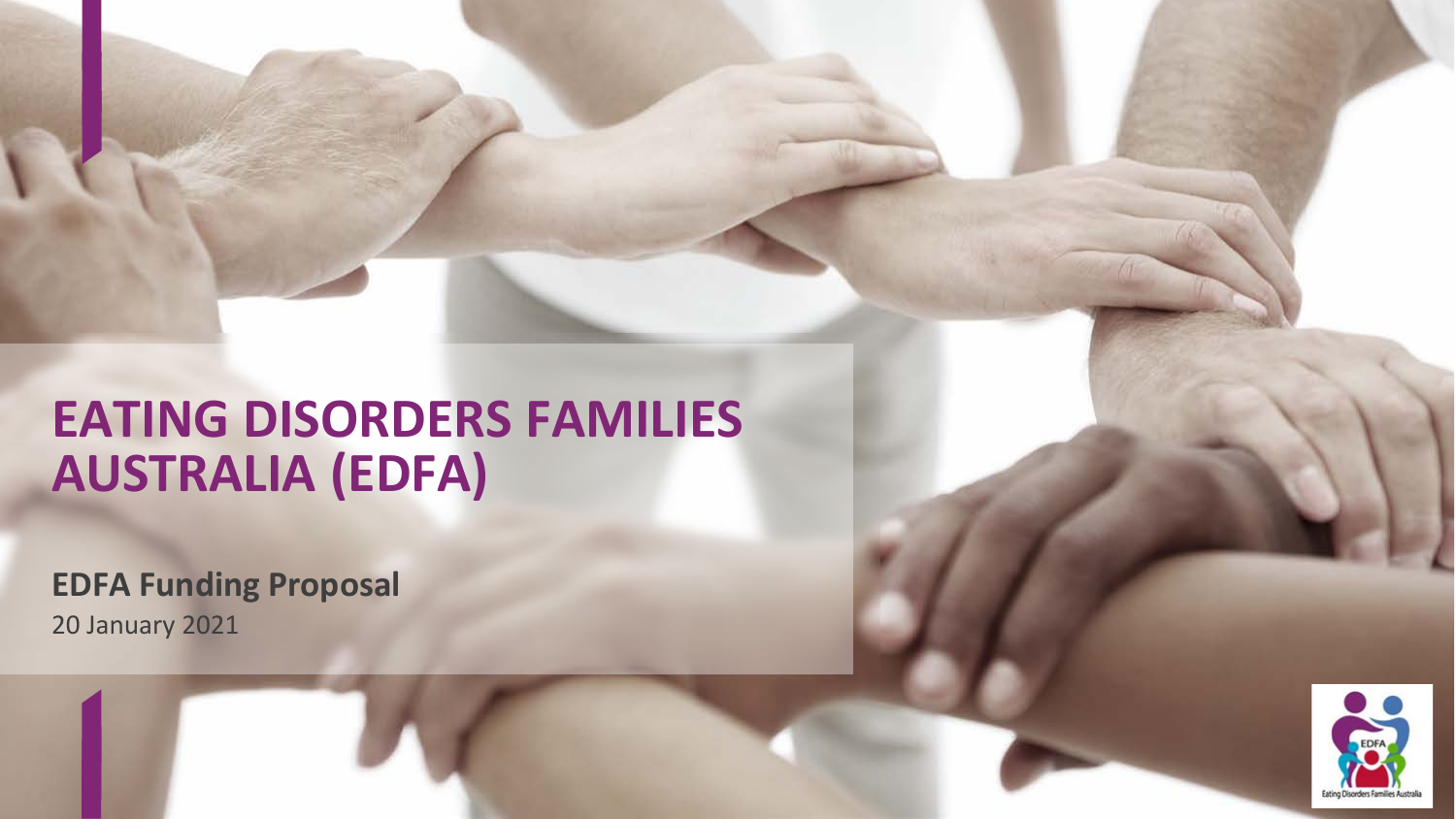# **Message from EDFA Board**

EDFA is a national organisation dedicated to providing much needed support, validation, education and information to families and carers of a loved one with an eating disorder, empowering them to advocate for their loved ones' needs in the often long recovery process, through nationwide **strive** support groups, education seminars, peer-topeer support, and social events.

Eating disorders are serious and often life-threatening biological brain disorders that affect around 4% of the population (Deloitte Access Economics, 2015) and claim the lives of around 2,000 young Australians each year.

Not only are they harrowing for the person directly affected, eating disorders can also be mentally, emotionally, physically and financially draining on parents, partners, siblings and other carers involved.

However, evidence shows that recovery for people with eating disorders significantly improves when families and carers receive education and support.

Unfortunately families and carers are often overlooked by the healthcare system and fail to receive the training and assistance they need to effectively carry out this valuable but, extremely challenging role.

Founded by a group of Australian parents who have each cared for a young person with an eating disorder, EDFA has provided reliable, consistent and ongoing voluntary support for families and carers in order to avoid 'burn-out', physical and mental ill-health and fatigue, and family breakdowns since 2016. But we can no longer address this need on our own.

The number of families and carers we are helping has now reached a point that we require Government funding to continue.

Please see the attached funding proposal for further information about our organisation, the essential support services we provide, and our specific funding requests.

Regards

### **EDFA Board**

### **EDFA Member Testimonial**

*"I cannot say thank you enough. So many times when I have felt hopeless, lost or angry, or just plain exhausted, my strive support group has given me what I've needed to take the next step. I can support my daughter because I also have support. It is incredible how people who are facing the relentless emotional path of being a carer for someone with an eating disorder can also find time to support and encourage others. My EDFA strive support group represents the best of compassionate and empathic humanity."*

**EDFA Member, caring for a 16 year old daughter with Anorexia Nervosa**

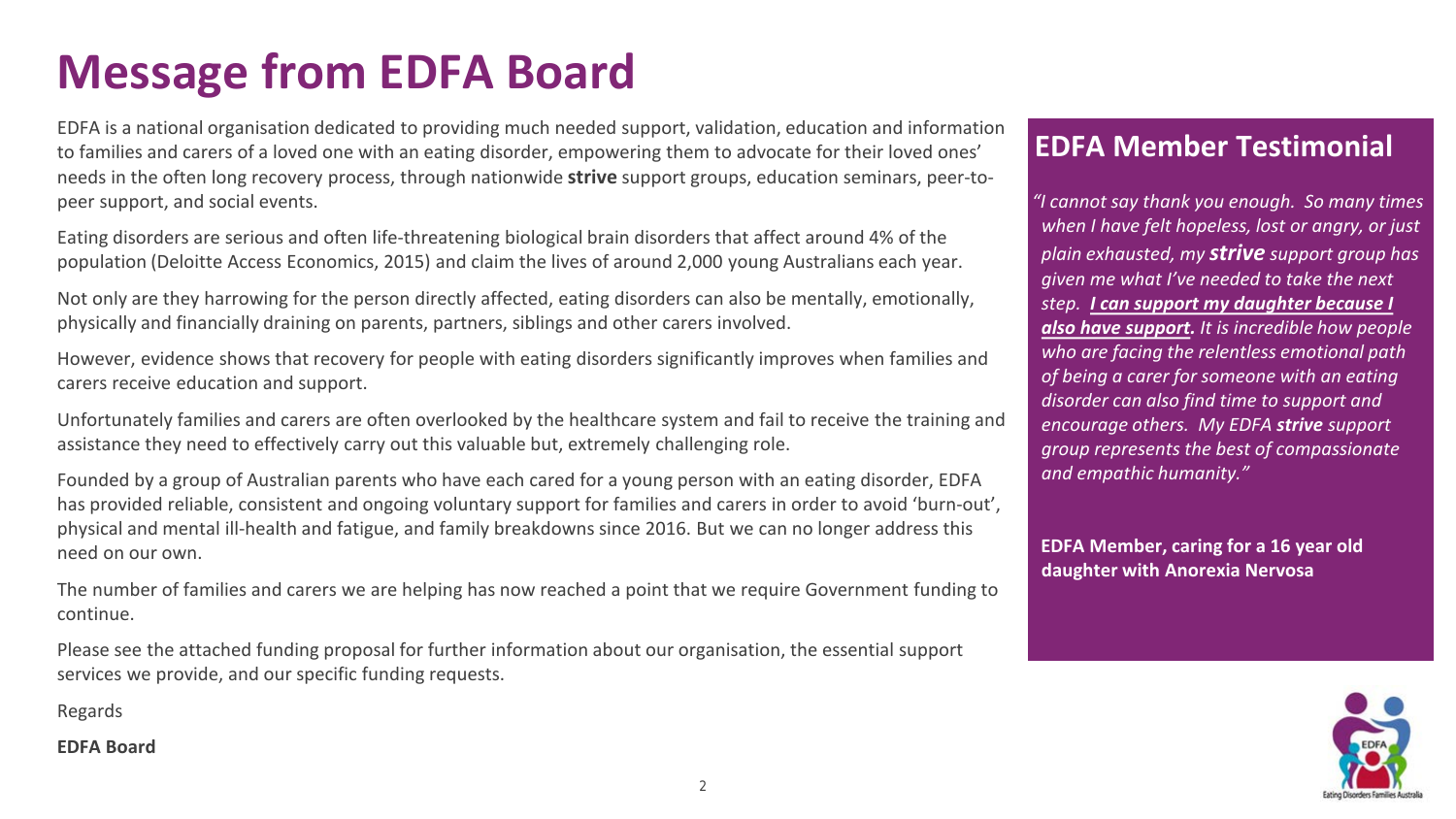# **CONTENTS**

- **1. An EDFA Member's Story – 2020 pg. 4**
- **2. Eating Disorders in the Community pg. 5**
- **3. Impact on Carers – Key Messages pg. 6**
- **4. EDFA Key Statistics pg. 7**
- **5. About EDFA pg. 9**
- **6. EDFA Collaboration pg. 13**
- **7. Current EDFA Support Programs pg. 14**
- **8. Planned EDFA Support Programs pg. 16**
- **9. Funding Proposal Summary pg. 19**
- **10. Funding Proposal by Project pg. 21**
- **11. References pg. 25**
- 



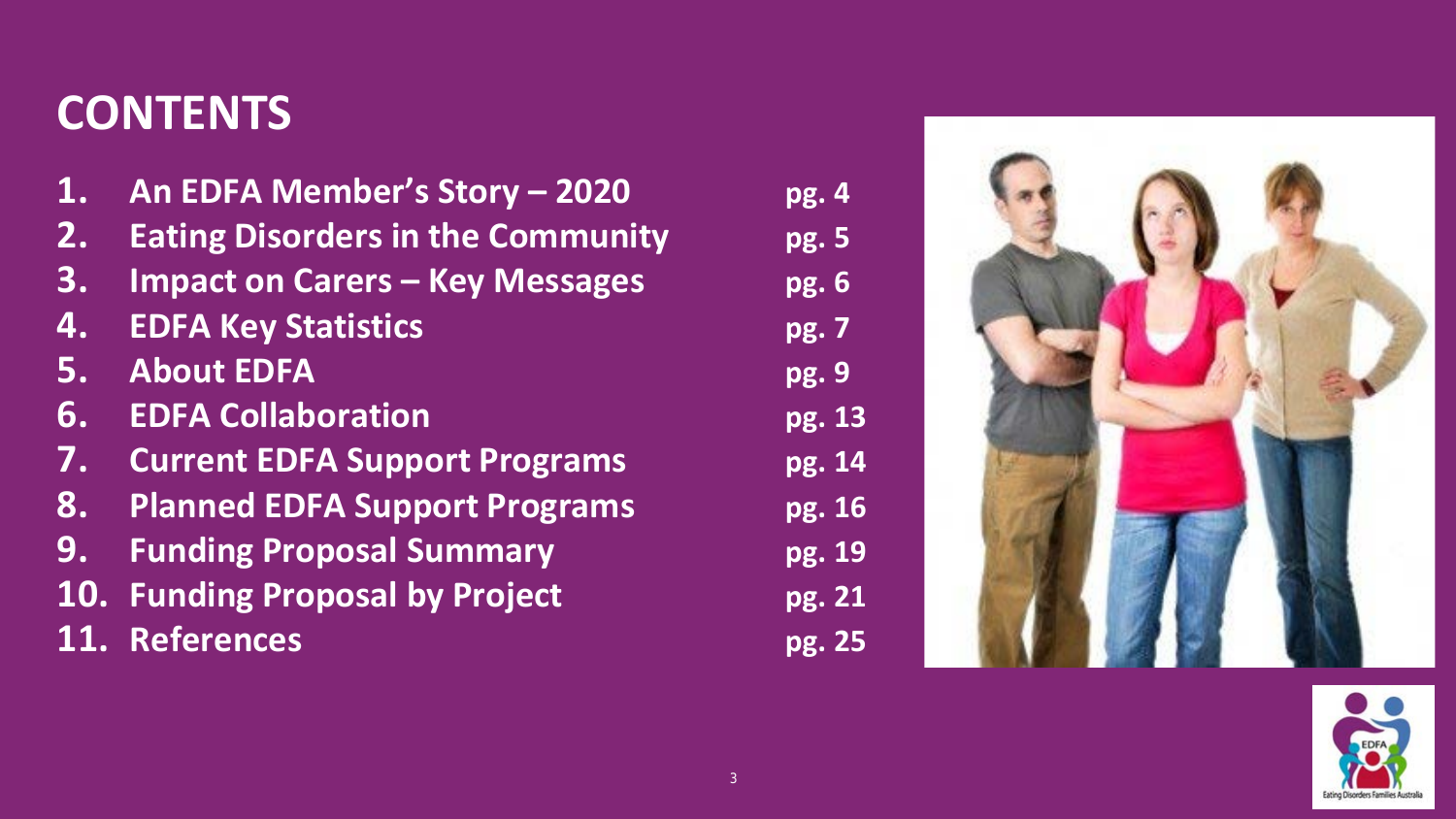# **AN EDFA MEMBER'S STORY FROM 2020**

*I am a highly accomplished and well regarded primary and special education teacher. But I was unable to work throughout 2020, whilst I cared for my 16-year-old daughter who had 30 hospital admissions beginning in January 2020, and all through the COVID-19 months in Melbourne.* 

*She had been restricting food for all of January and completely stopped eating in hospital in March. With each hospital admission she became more unwell (her weight plummeted from 55kg to 42kg), to the point she was unable to drink water.* 

*My daughter's eating disorder negatively impacted both the mental and financial health of our whole family, including our extended family.* 

*My husband became the sole provider. His mental health deteriorated considerably whilst he felt the pressure to continue working through COVID as I wasn't entitled to Centrelink benefits. He also felt continually torn to help and support my daughter and me.*

*Due to the sheer trauma from hospital admissions to keep my daughter alive, my mental health also deteriorated dramatically. Driving home, traumatised from long days in the hospital, I felt slamming my car into a tree was the only option.* 

*EDFA support was my lifeline and kept me breathing and living so I could continue to advocate for better treatment for my daughter. They also gave me the strength and hope I so desperately needed to keep going.* 

*EDFA met with me and walked me through how to best support my daughter whilst she was in the hospital and when she was home. They made me believe my daughter would start eating and that true recovery is possible.* 

*I am ecstatic to report that since November 2020, my daughter has made tremendous inroads to recovery. She now eats freely and we have not had a hospital visit since.* 

*I could not have survived the horror of our situation without the support of the EDFA board members and the Carer community they provide.* **Natalie K -EDFA Member, caring for a 16 year old daughter with Anorexia Nervosa**

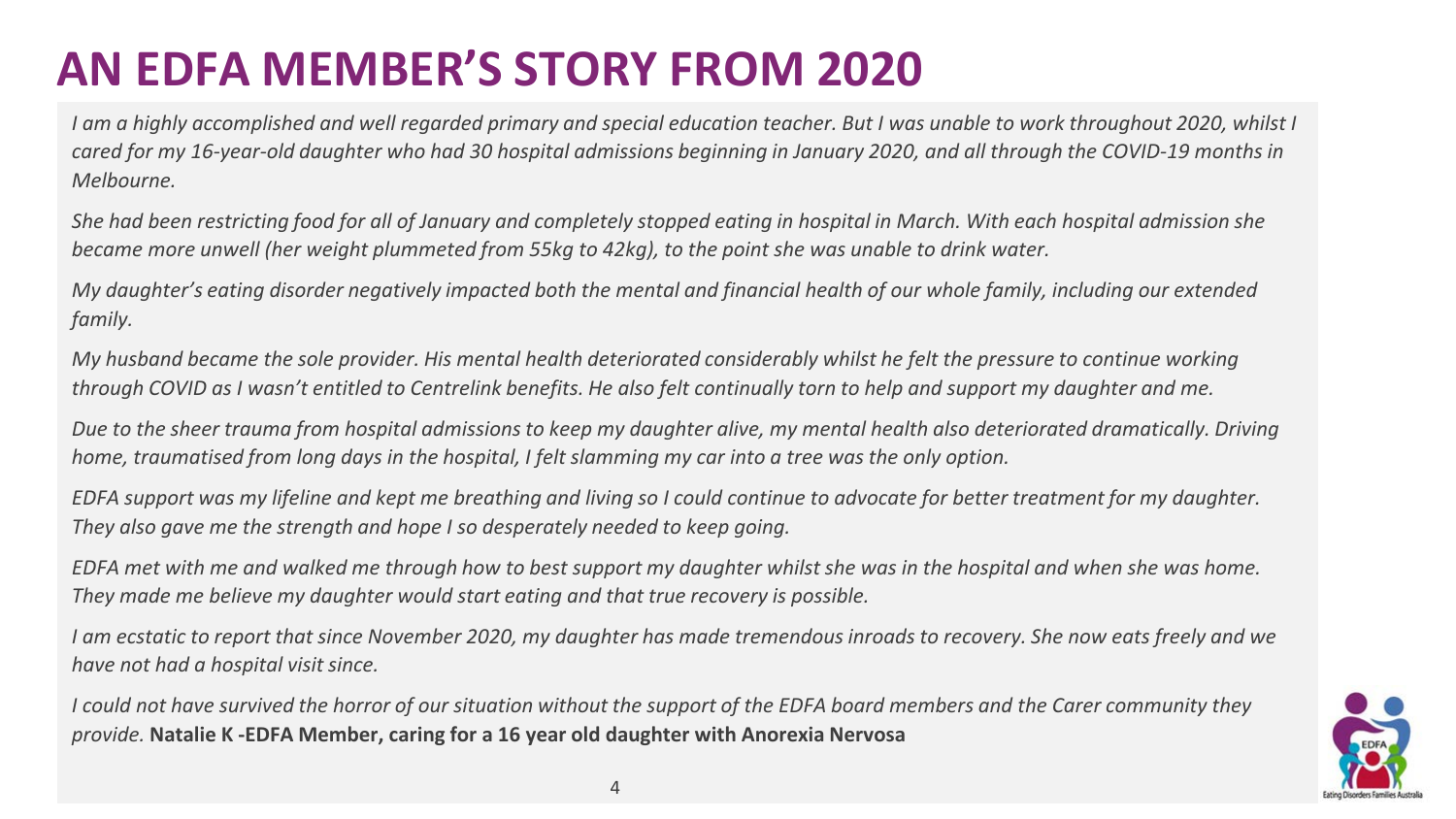# **EATING DISORDERS IN THE COMMUNITY**

- 1. 'Carers themselves have their own practical and emotional reaction to the illness, which for the most part is helpful but can impede recovery if there is division within the family, collusion with some aspects of the illness and high expressed emotion. Siblings can develop their own problems or leave home prematurely as their needs may be neglected. Carers' distress and means of coping with the caring role may add to the distress of the individual with an ED, and a vicious circle develops. Poor coping leads to distress, and this, in turn, increases the tendency to either overprotect the individual and accommodate the illness or enter into unproductive fights' 11
- 2. Educating and supporting carers and families is critical for a person living with an eating disorder to get well, and for the mental and physical health of the Carer (and Siblings), given the critical role they play. This is the focus of EDFA.
- 3. Last calendar year was particularly challenging for parents, siblings and carers of those who suffer with eating disorders. With uncertainty brings anxiety and fear, and many who live with an eating disorder turn to its "safety" as a way of coping when things become overwhelming and uncertain. As a result of Covid19, the support role has been even more intensive for parents and carers.
- 4. However, eating disorder symptoms are pervasive and intrusive into the family life, and interpersonal relationships become entangled with the disorder in a complex manner.<sup>11</sup>
- 5. Eating disorders are estimated to affect over 4% of the Australian population. This means there are approximately 1 million Australians with a diagnosable eating disorder. The mortality rate for people with eating disorders is significantly higher than that of the average population and among the highest for a psychiatric illness. According to recent estimates, mortality is 5 times higher in individuals with anorexia nervosa than the general population.
- 6. Anorexia Nervosa has the highest mortality rate of all mental illnesses. Up to 1 in 5 die due to organ failure or suicide and 20% of deaths caused in those with anorexia nervosa are caused by suicide<sup>10</sup>.
- 7. During the height of Covid-19 lockdowns, Butterfly's National Helpline logged 15,835 calls and web chats about eating disorders and body image problems from March 2020 to August 2020, 43 per cent higher than the same time in 2019. Contacts during March, April and May - the height of the national lockdown - were 24 per cent higher than the previous three months.<sup>9</sup>

EDFA

8. The prevalence of Eating Disorders has heightened in Victoria since the second wave of COVID-19 and stage 4 restrictions in metropolitan Melbourne From January to July, Victoria represented 27 per cent of contacts to the Butterfly helpline, while in August it jumped to 35 per cent.<sup>9</sup>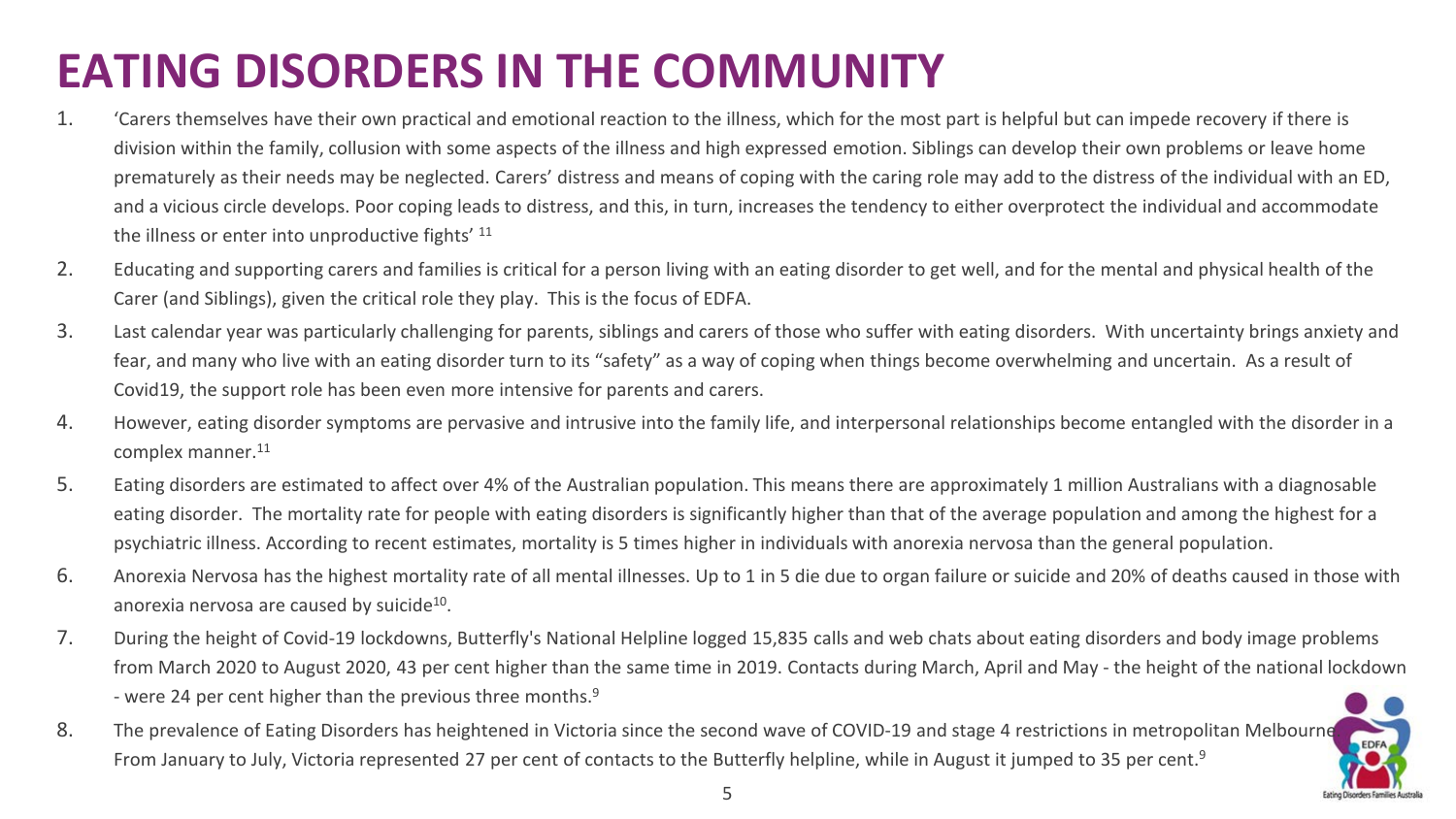### **IMPACT ON CARERS – KEY MESSAGES**

**The following is a summary of key messages from EDFA regarding this proposal:**

- 1. The initiatives outlined in this submission are likely to be not only life-saving, mental and physical health improving and cost-effective, but cost saving for the government and the public and private health systems.
- 2. Eating Disorders impact the WHOLE family.
- 3. Most of the care, management and recovery from an eating disorder occurs in the family home.
- 4. Families get no respite as the care can often be a 24x7 effort in the home for many years.
- 5. Early intervention provides the best chance to recovery from an eating disorder the family is generally who recognises and intervenes first in an eating disorder.
- 6. Families face challenges finding suitably educated GPs and clinicians who truly understand the complex and manipulative nature of eating disorders. It is so important that carers are best informed to be strong advocates for their loved one's care.
- 7. Families (parents, siblings, carers, etc.) suffer mental and physical health issues due to the stress of ongoing, often violent and prolonged care of the person with an eating disorder. The decline in their health places a huge burden and pressure on already overwhelmed medical systems nationally and impacts the economy.
- 8. There is a mismatch between the high mental and physical burden and cost of caring for a family member with an eating disorder and the historical low prioritisation in policy and resourcing.
- 9. Eating disorders are difficult to manage in the health system and in the home (where most of the 'heavy lifting' is done) . Money is spent on various initiatives assisting the person with an eating disorder at great expense to governments, families and individuals, while much-needed eating disorder carer-peer led, lived-experience effective support, community connection and education go unfunded.
- 10. EDFA's 2020 expansion nationally and COVID-19 has driven a 6 fold increase in the number of members and people reaching out for EDFA support. We can no longer sustain our level and quality of support without funding.
- 11. The support, education and lived-experience family (carer) community are paramount for an effective battle against these insidious mental illnesses. Lived-experience connection for families is extremely powerful as it helps provide a solution to isolation, loneliness, understanding, validation, empowerment and strength to 'carry-on' for years.
- 12. Different eating disorders require different education (skills) and support for Carers. There is no one solution for any of the eating disorder types let alone all of them grouped into one.
- 13. Siblings are overlooked due to the focus on the eating disorder person; hence, from lived-experience, and from research, we know they often suffer from mental health issues - some of them lifelong. To circumvent this, it is best to act in a preventative fashion and provide support for siblings of all ages. 1,6

### **EDFA MEMBER TESTIMONIAL**

*"Putting out a call of thanks for the kindness, support and compassion shown by the passionate and caring volunteers at EDFA. The volunteers understand the stress, fear and challenges that come with supporting a loved one with a life threatening neuro-biological mental illness, as well as caring for the rest of the family & trying to keep a job, bills paid, the household running etc. These wonderful volunteers share their knowledge and wisdom, and provide on-line support to carers. Thank you to EDFA and volunteers for supporting and guiding carers with kindness and compassion"*

**EDFA Member, caring for a 14 year old daughter with Anorexia Nervosa**  *Posted on a nationwide public Facebook forum with 560K members*

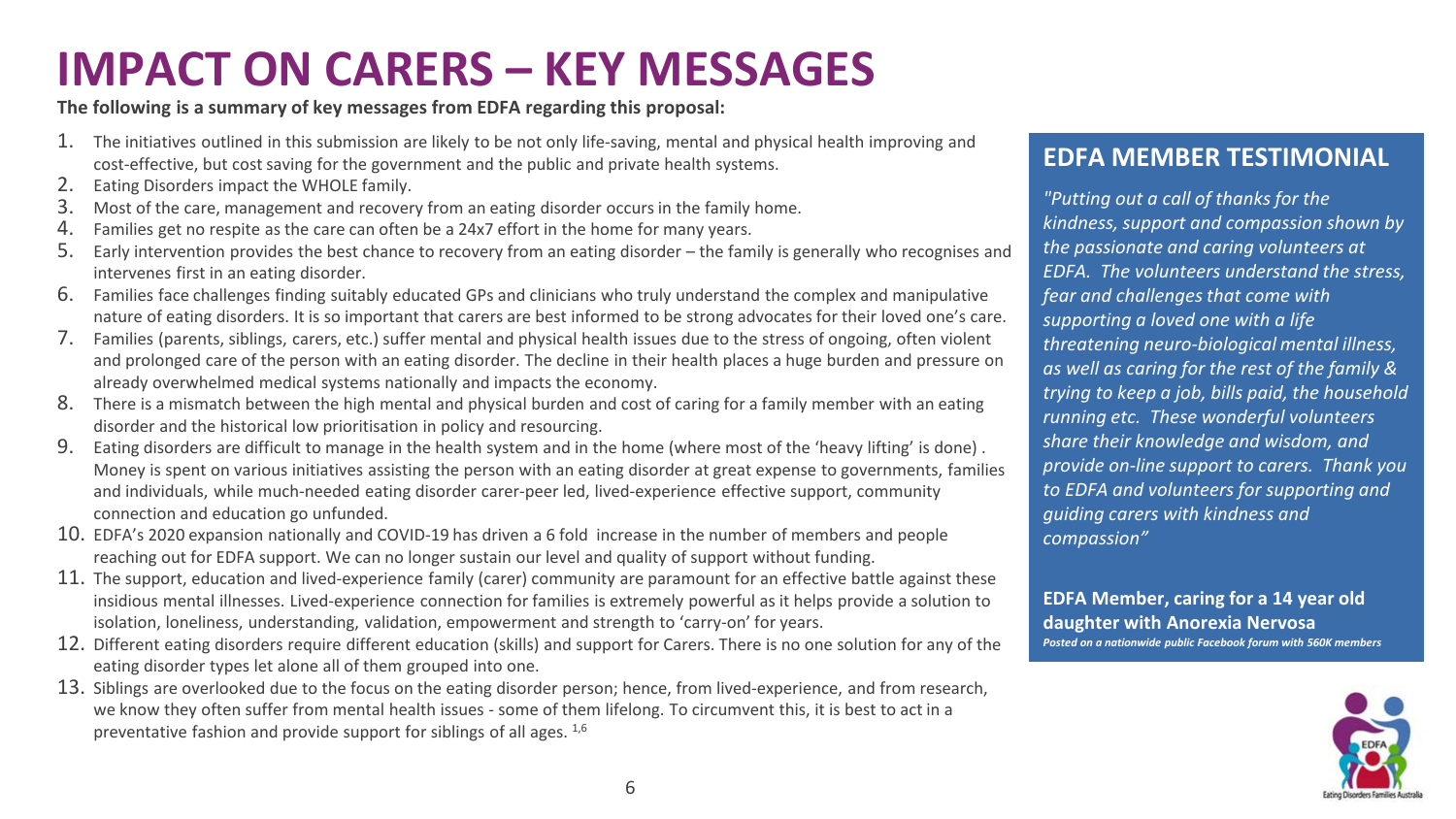## **KEY EDFA STATISTICS**





7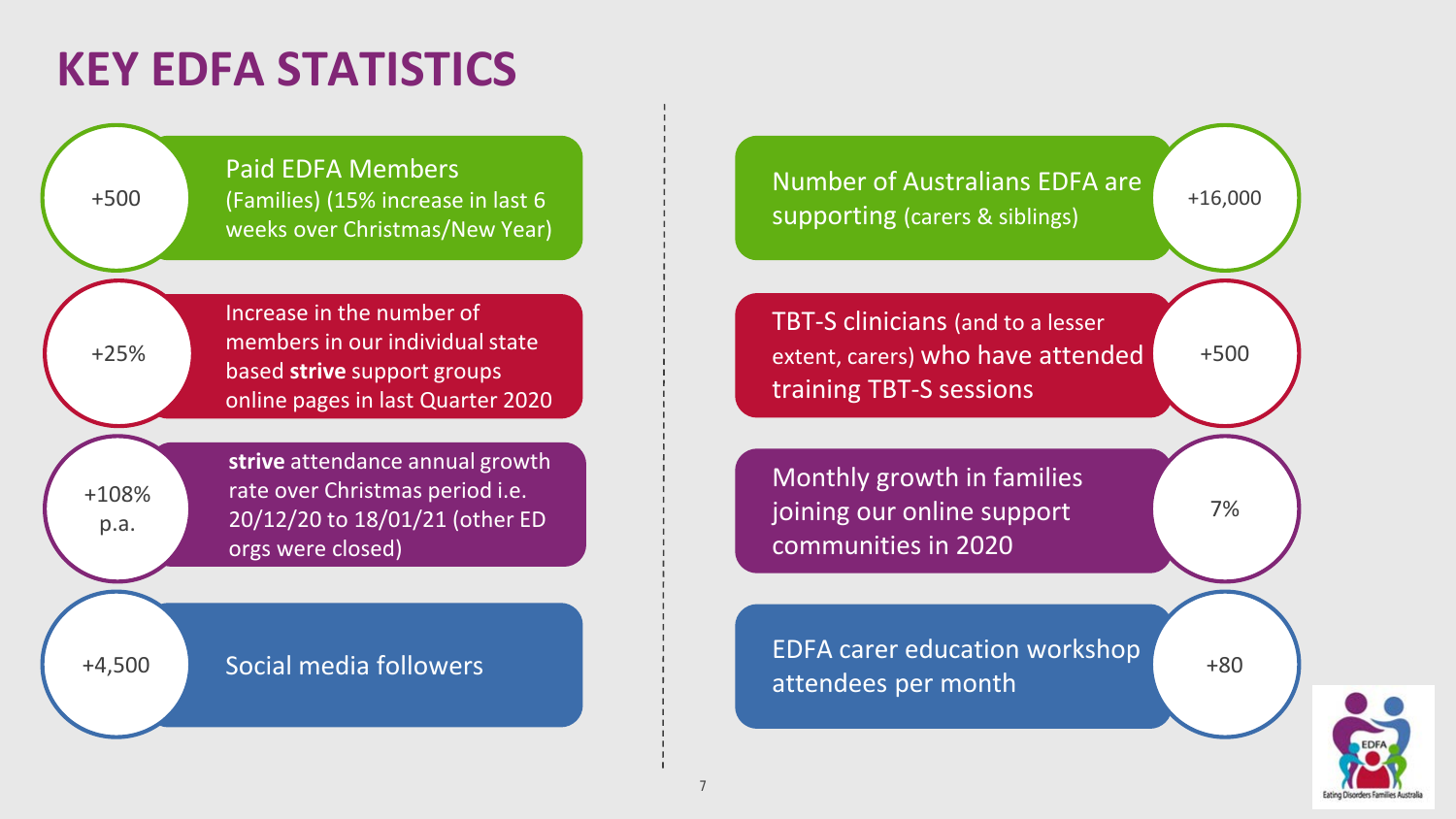### **KEY EDFA STATISTICS**



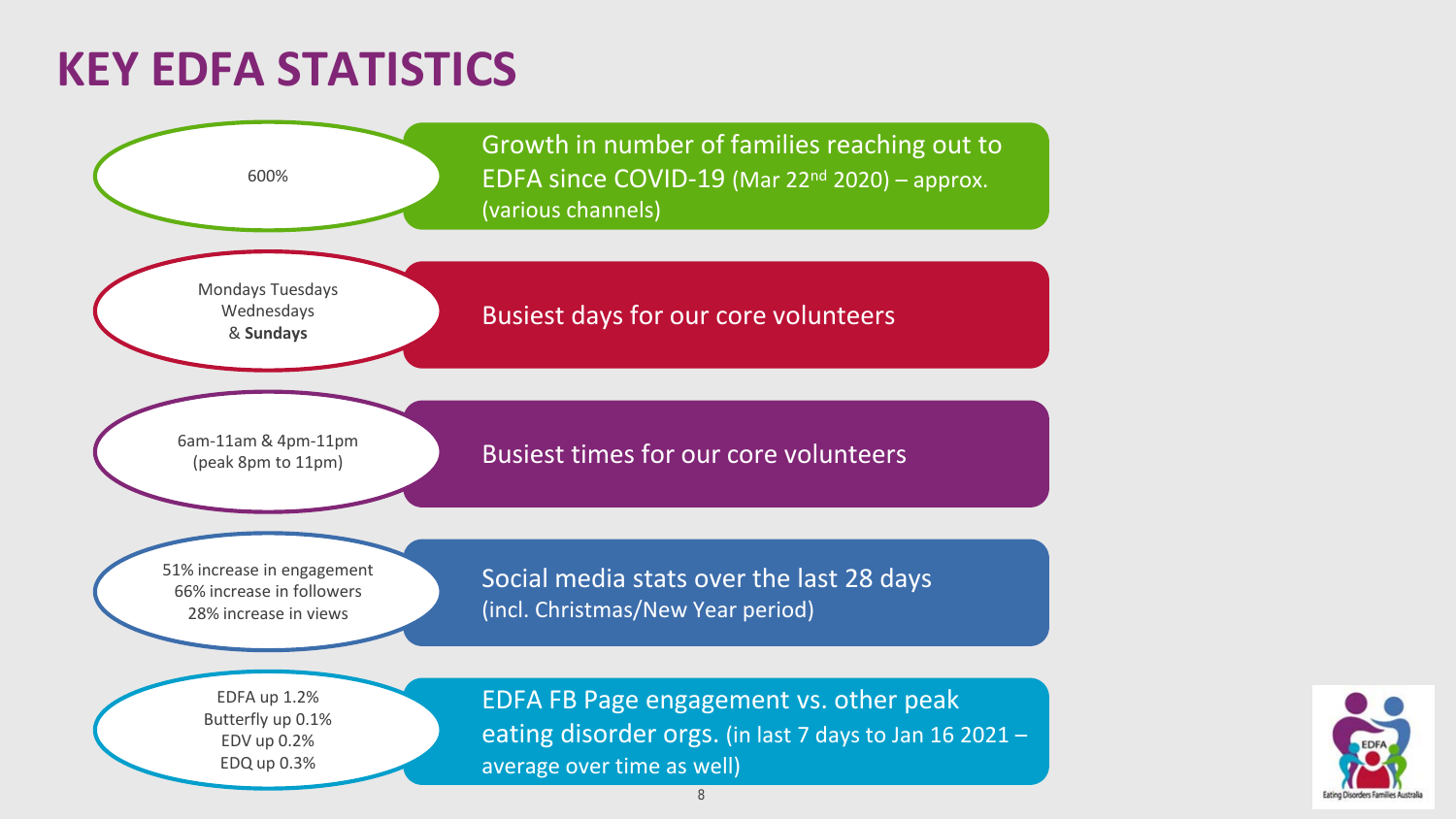# **ABOUT EDFA**

### **Vision Statement**

An Australia where eating disorders struggle to emerge, thrive or persist.

### **Mission**

To facilitate and advocate for families and carers to ensure they are supported, equipped and acknowledged as a central part of optimising the recovery process for the person with the eating disorder.

- EDFA is a largely a volunteer, not-for-profit, registered charity organisation with full DGR status and ACNC compliance. EDFA was formed in Melbourne in 2016 by passionate volunteer parents who realised the power of lived-experience, peer support, and who were frustrated with the gaps in the existing offerings of government funded not for profit organisations. Amongst these parents, most were those whose loved one's suffer, or have suffered, from the deadliest of all mental illnesses, Anorexia Nervosa.
- EDFA is a member based organisation. Our membership fee is \$25 per family per annum, so this does not provide us with much funding. In addition to our paid members, we also support many other carers and families who cannot afford to pay our \$25 membership fee.
- EDFA is the only organisation solely dedicated to eating disorder carer and family support in Australia. EDFA is an essential service for support, information and carer and family wellbeing for those supporting someone with an eating disorder.
- With the growth in demand for support that we provide to carers and families, we require additional Government funding to continue to support the families that reach out to EDFA for assistance.
- Lived-experience peer support is critical for carers to gain the confidence and knowledge to support their loved one.
- An eating disorder diagnosis throws the whole family into unknown territory and impacts the mental and physical health of everyone in the household. It has a steep learning curve, with constant feelings of fear, worry and exhaustion, while trying to remain compassionate and calm towards a child or loved one with an eating disorder. This is not a normal parenting or carer environment, and families need to be taught what to expect and how to manage.

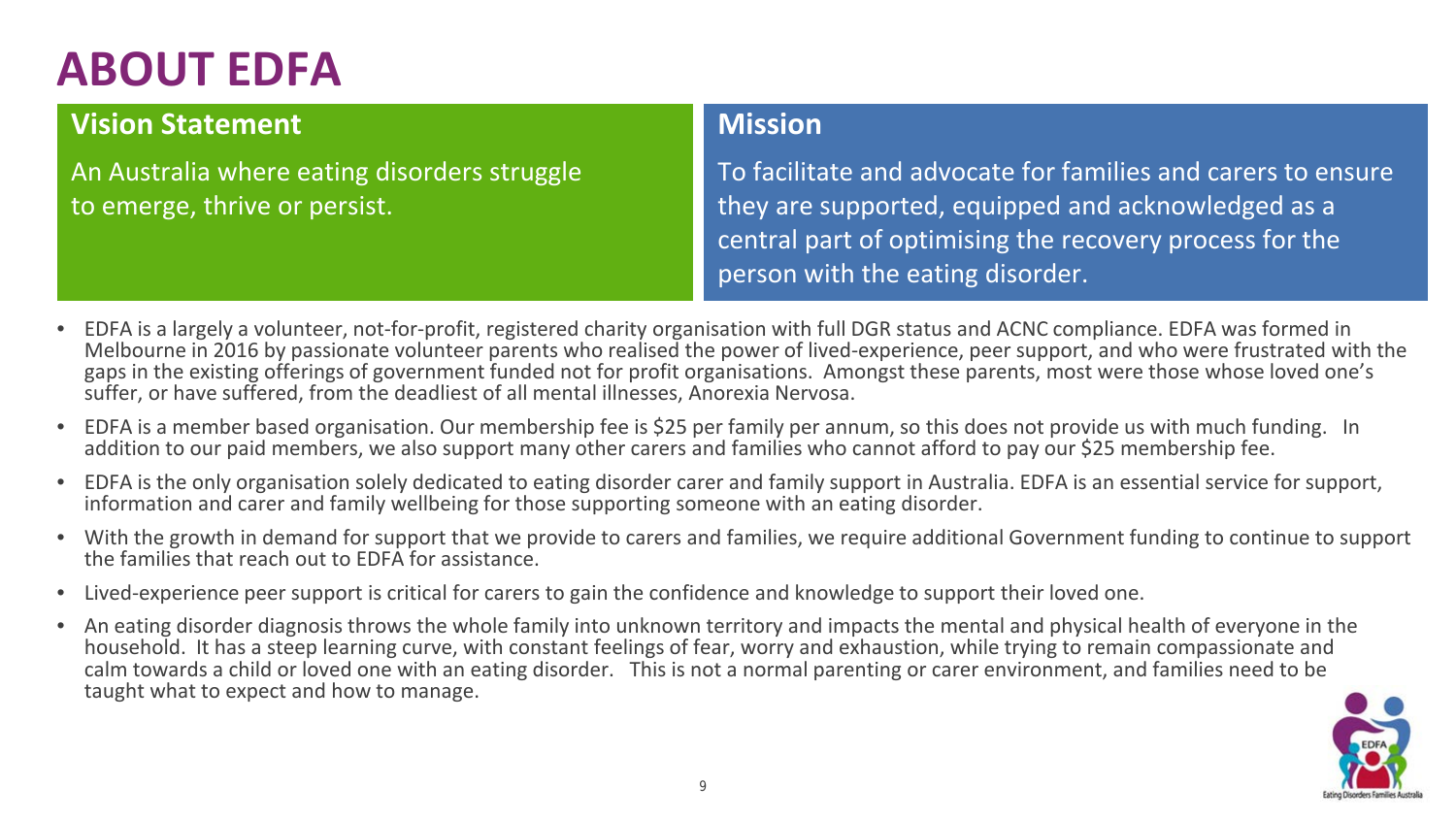# **ABOUT EDFA (CONT'D)**

- For carers, knowledge is power and hearing from those who have gone before is truly empowering. Our focus is to educate, empower and build resilience in eating disorder carers and provide a community where they belong.
- Since COVID-19 we have expanded and grown our eating disorder '**strive'** support groups in each State and Territory around Australia. EDFA has branded our support groups as **'strive'**  which stands for Support, Teach, Reassure, Inform, Validate and Empower – all objectives to meet the needs of our attendees. Our aim is to provide carers with the knowledge, resilience and confidence to support their loved one in the home, rather than resorting to frequent hospital visits, thus helping to reduce the burden on the health system.
- Teaching parents and carers how to manage during these times of high distress, reassuring them they are not alone, validating their concerns and feelings, and empowering them to have the confidence to keep going, also helps their own mental health. We are active promoters of the importance of self-care during what can be years and years of a highly stressful carer role.
- We recently received our first Commonwealth Government funding to cover the cost of a part- time **strive** Project Manager for 12 months. Everything we have achieved to date has been through our own fundraising and initiatives, with every one of us volunteering our time and efforts for the last 4 years. In relation to our **strive** Project Manager, we would like to have guaranteed funding an additional 3 years, given the importance of this role.

### EDFA VOLUNTEERS

In addition to our Board and management, EDFA is supported by a large number of volunteers who commit time and energy supporting their fellow Australians in a time of need.

EDFA has over 30 volunteers providing over 16,000 hours of community service in the 2020 calendar year, which includes 4 fulltime volunteers.

Our volunteers play such a critical role in the mission of EDFA, including support group facilitators, website development, guest speakers at education workshops, administration support, program management, Facebook moderators, media and social media volunteers, and our volunteer Board.

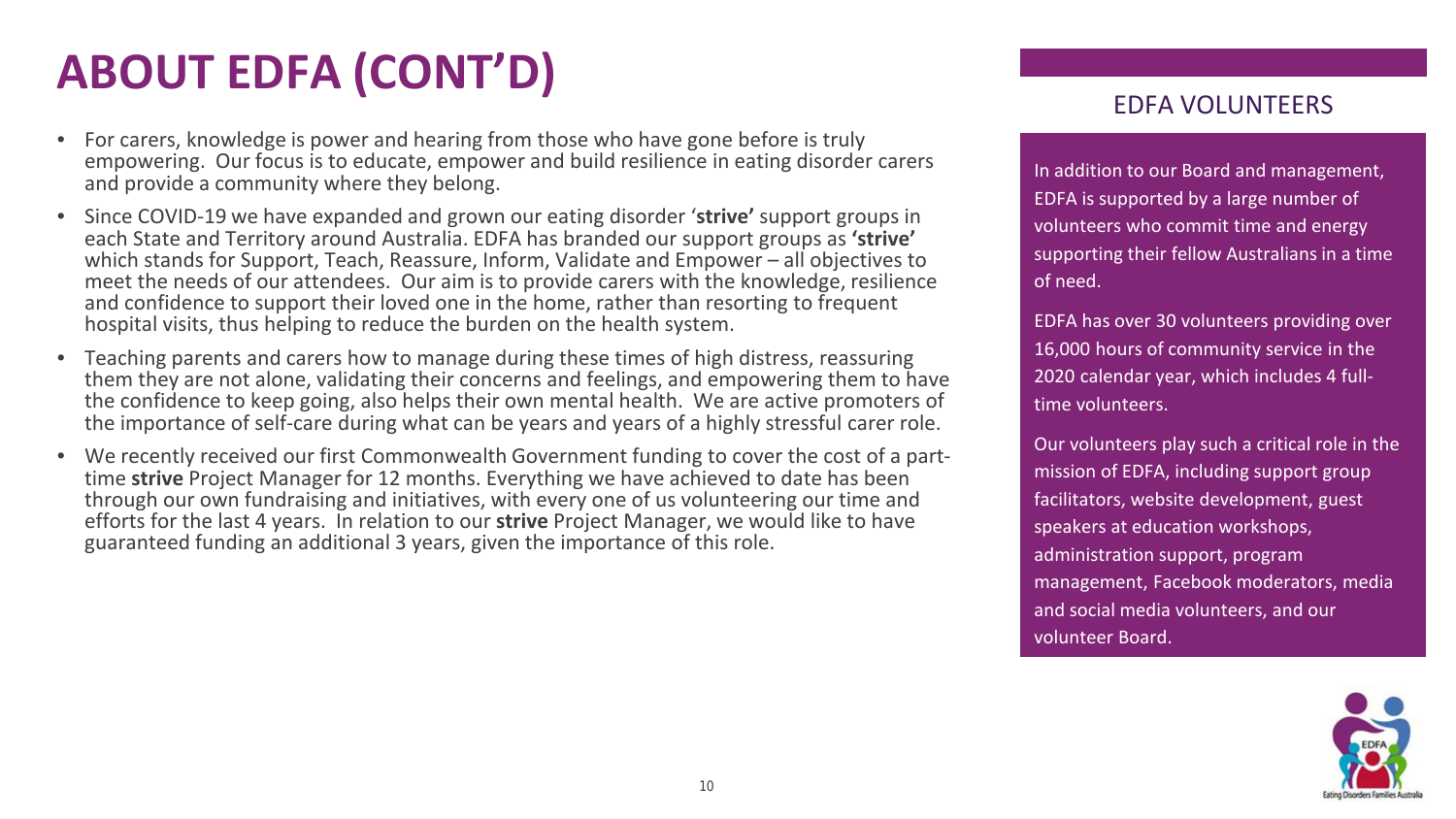# **ABOUT EDFA (CONT'D)**

- In addition to our **strive** support groups, EDFA provides many other services to carers and clinicians, including:
	- ‒ **Clinician up-skilling - TBT-S Training**  EDFA is mindful of the importance of developing and supporting skilled professionals, and making sure they are being used in the most effective and equitable way. TBT-s is training for clinicians (and carers) to learn more about one of the latest Eating Disorder treatments – [Temperament Based Therapy with Supports \(TBT-S\)](https://edfa.org.au/clinicians/tbt-s/); from US Neuropsychologist Dr Christina Wierenga, Clinical Assistant Professor in the Department of Psychiatry at The Ohio State University Dr Laura Hill, and US Psychologist Dr Stephanie Knatz.
	- ‒ **Education workshops – free for members** every fortnight we run education workshops where we bring eating disorders experts (clinicians and educators) both Australian and International, people with lived experience as carers or recovered sufferers . These workshops are provided via Zoom, and allow access to Australians in metropolitan, regional, rural and remote areas.
	- ‒ **Online communities -** private Facebook groups for each state and territory, and we support these families on a daily basis, be it online, by phone, meeting in person or at our monthly **strive** support group and our national twice monthly education sessions.
	- ‒ **Specialist support groups**  2021 calendar year we are commencing online support groups for carers of **ARFID** (Avoidant Restrictive Food Intake Disorder) and **Bulimia Nervosa** sufferers and the *only* eating disorder specialised support groups offered for **Siblings** anywhere in Australia – and according to our research, *the world*
- Further information on our support programs can be found later in this document.



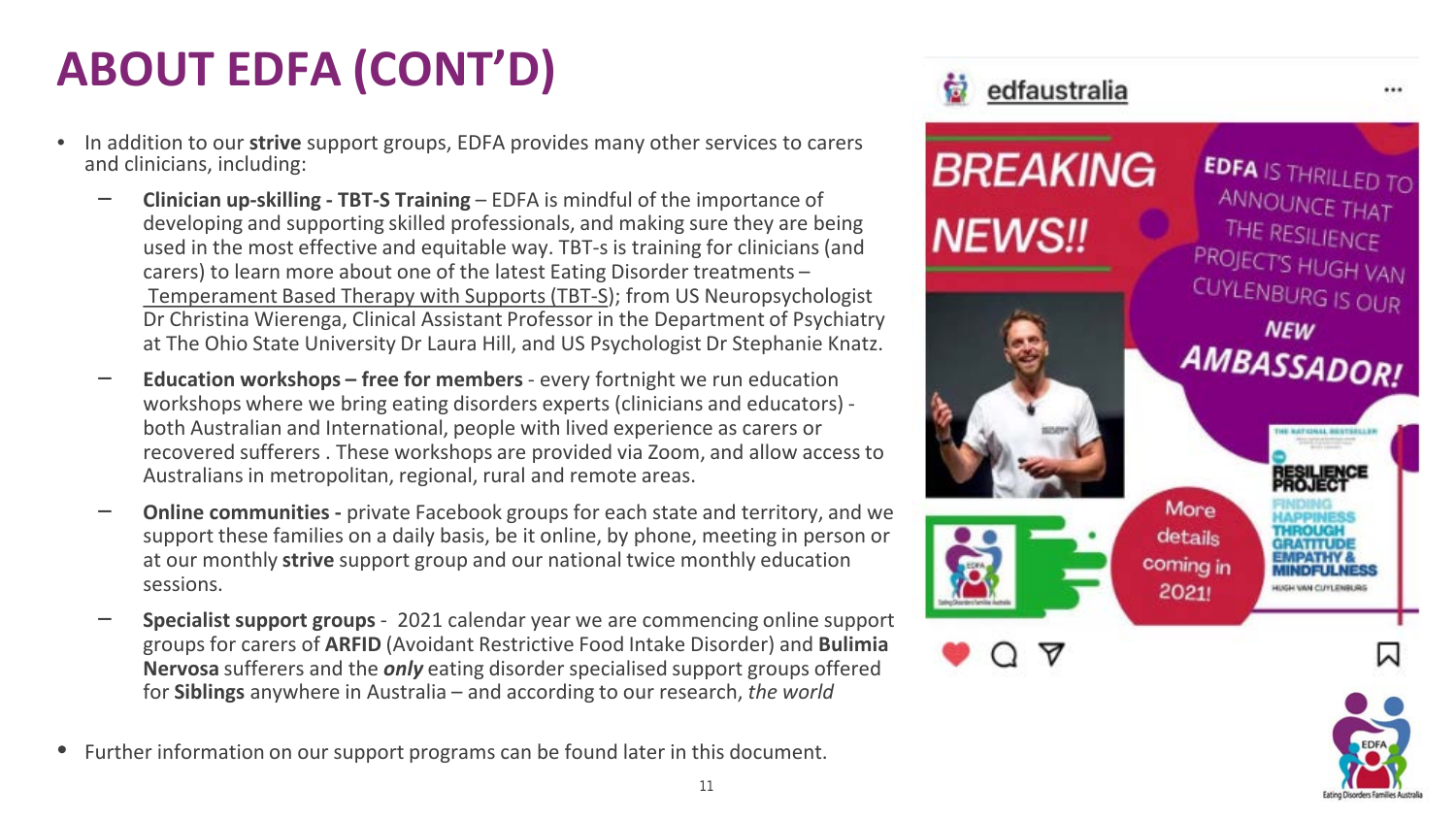**ABOUT EDFA (CONT'D)** EDFA is a values based organisation, and our values drive our interactions with our members, carers and other stakeholders interactions with our members, carers and other stakeholders.

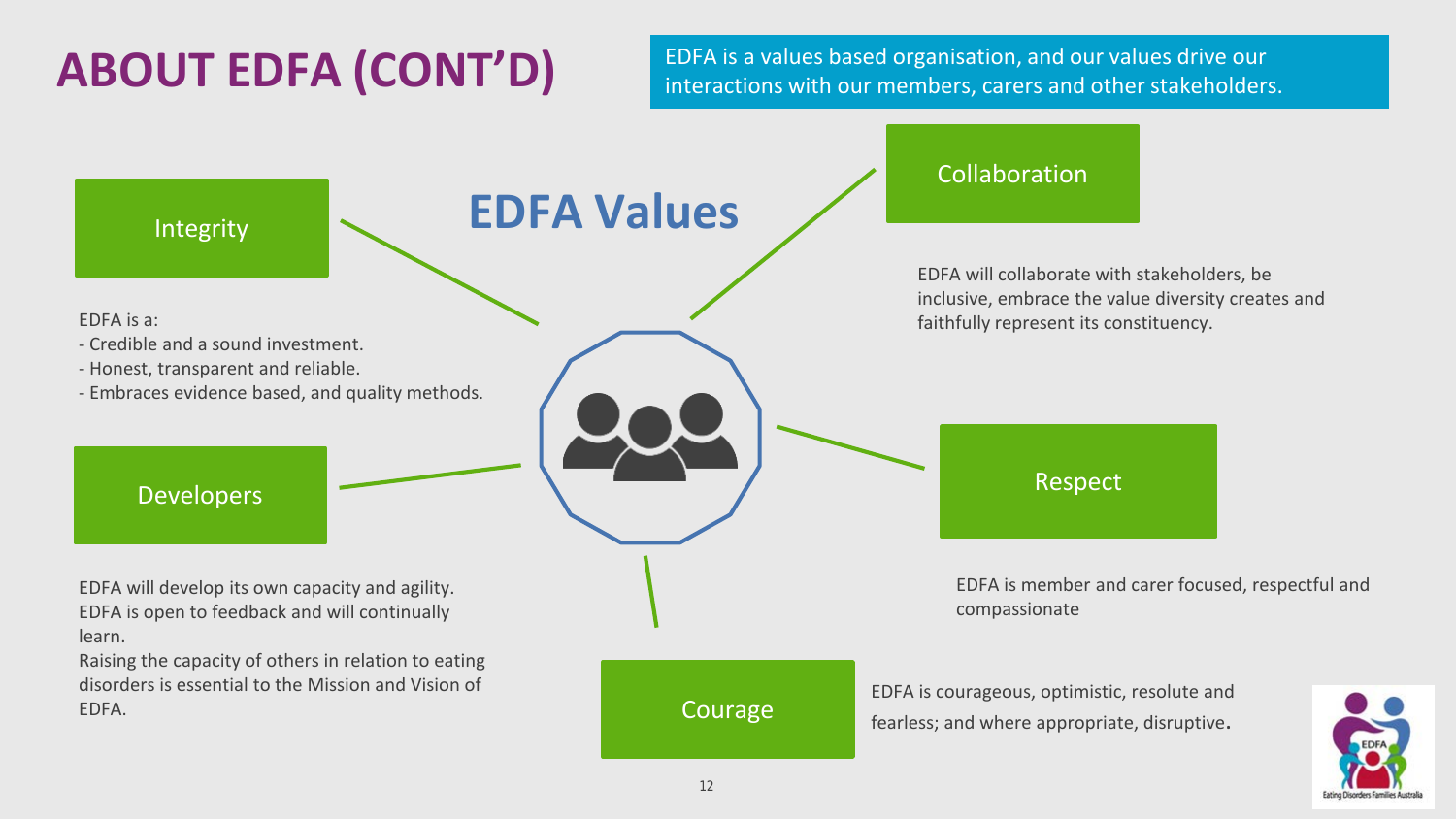# **WORKING TOGETHER FOR BETTER HEALTH OUTCOMES**

EDFA is committed to collaborating with other not-for-profit eating disorder organisations and mental health professionals.

EDFA was formed to be the 'voice of the Carer' and ensure the critical role carers play is given the recognition and respect that is needed to support people with eating disorders through to recovery.

We know that eating disorders have such complexity that a combined effort of many is required to address the needs of a person living with an eating disorder, and carers and families.

In response to the need to collaborate, the EDAA (Eating Disorder Alliance of Australia) was formed in April 2020 by organisations specialising in working in the eating disorder space. EDFA is the only unfunded organisation in the alliance but our work is significantly and importantly recognised to be included in this group. EDAA represents the voice of consumers, carers and health care professionals. <https://www.eatingdisorders.org.au/joint-media-release-new-eating-disorders-alliance-australia/>

EDFA is also involved in national research projects with InsideOut Institute and various Universities.

EDFA sponsors and participates in annual conferences – e.g. ANZAED & FEAST



Eating Disorder Alliance of Australia (EDAA) members:

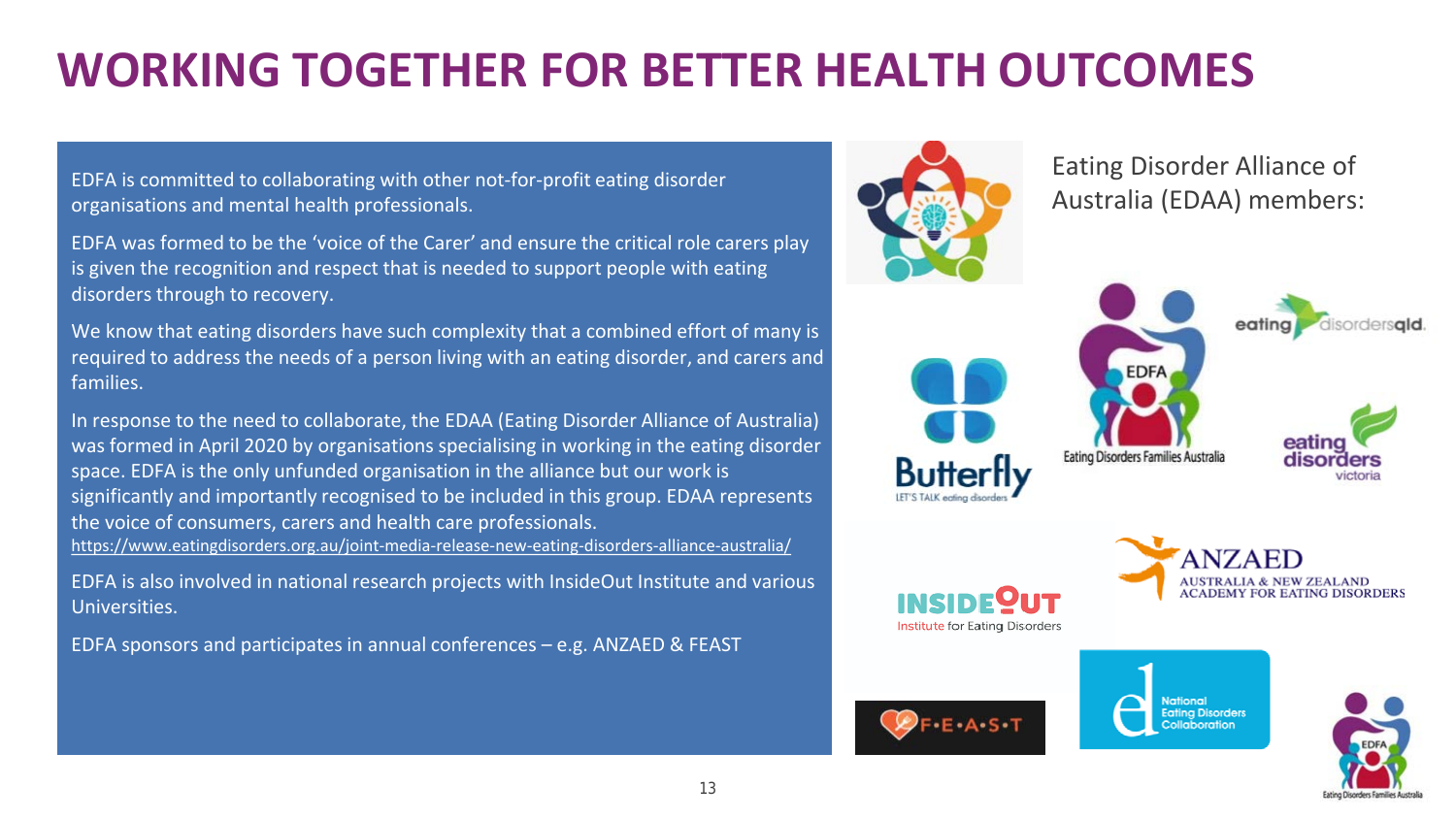### **CURRENT EDFA PROGRAMS - Supporting and Empowering the Community**

### **strive Support Groups**

- Since March 2020, we have successfully launched a **strive** parent/carer support group in every state and territory of Australia, which run on a monthly basis and are facilitated by our trained lived-experience carers.
- EDFA had planned a face-to-face support group rollout of 33 groups nationally, in both metropolitan and rural areas over three years. However, with Covid-19 we quickly responded by converting existing face-to-face groups in Melbourne, Bendigo, Perth and Adelaide to online **strive** support groups for the whole of each State, giving wider reach to rural and remote families who did not previously have access to support.
- EDFA's online sessions are reaching many parents and carers who previously could not attend in-person due to various reasons, including an inability to leave their children home alone.
- The extension of EDFA's reach from urban to rural and remote areas nationally has made a significant impact, connecting families who are lonely, isolated and suffering.
- **strive** support groups are non-discriminatory and our carers include people who care for loved ones of any age and people of any colour, gender, race, ethnicity, religion and the LGBTQI community.

### **TBT-S Education Program**

- EDFA is providing opportunities for Clinicians to learn more about one of the latest Eating Disorder treatments – Temperament based Therapy with Supports [\(TBT-S](https://edfa.org.au/clinicians/tbt-s/)), from US Neuropsychologist from the University of San Diego, Dr Christina Wierenga, Clinical Assistant Professor in the Department of Psychiatry at The Ohio State University, Dr Laura Hill, and US Psychologist Dr Stephanie Knatz Peck.
- EDFA is passionate about educating clinicians and families about this latest emerging eating disorder treatment, because it recognises the value of including a trusted family member/friend/carer as a pivotal member of the treatment team and plan.
- •While we remain agnostic when it comes to eating disorder treatment and therapies, we are excited about TBT-S.
- [TBT-S](https://edfa.org.au/clinicians/tbt-s/) helps the person with an [eating disorder](https://edfa.org.au/eating-disorders/) (and their Carers) understand how their symptoms can be explained by their temperament, where temperament is used as an umbrella term involving biology, brain functioning, genetics and personality traits. Personality traits such as perfectionism, impulsivity, harm avoidance and determination are common among people with eating disorders

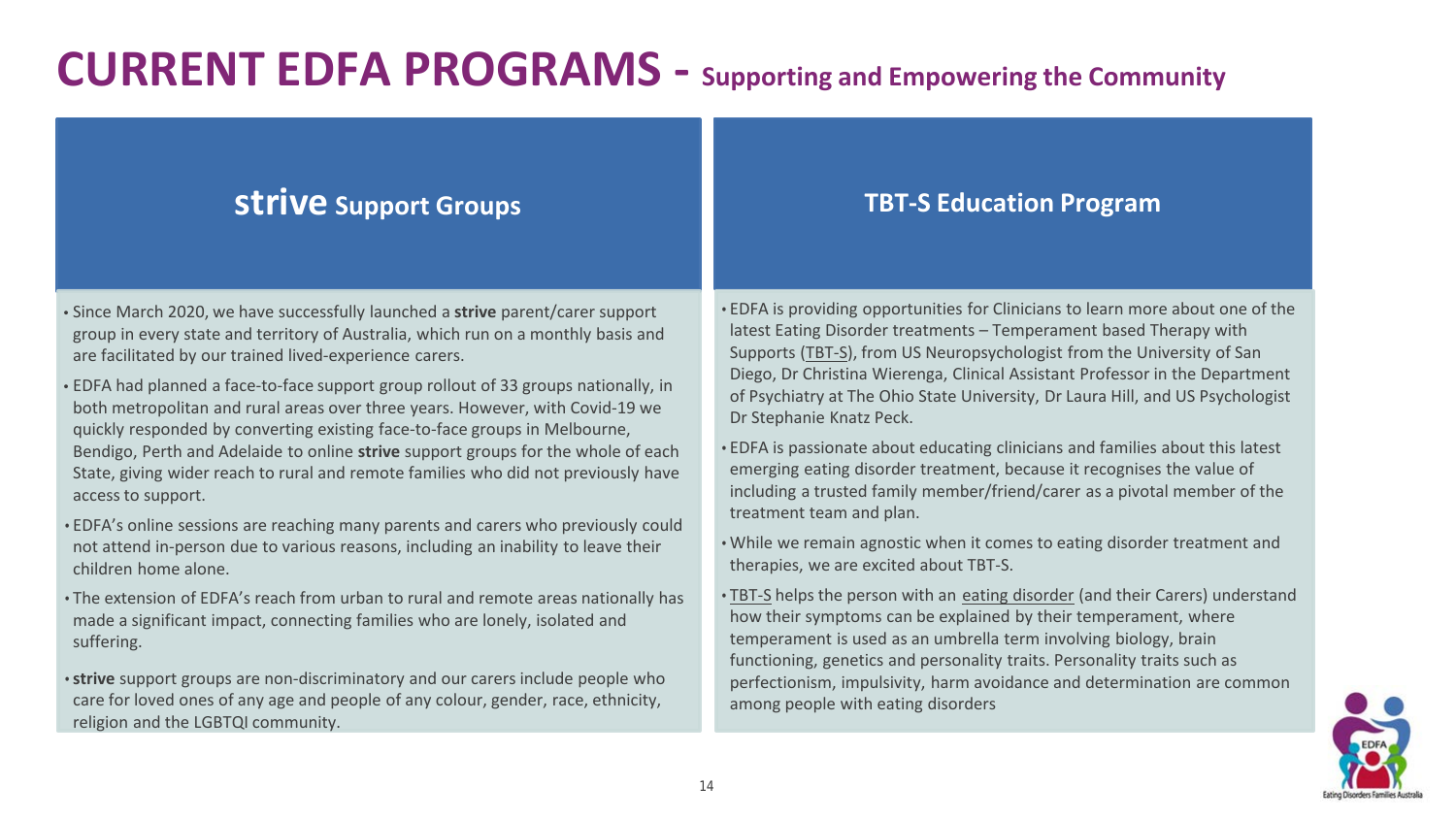### **CURRENT EDFA PROGRAMS - Supporting and Empowering the Community (CONT'D)**

### **Carer Education Workshops**

- In another response to COVID-19, early in 2020, EDFA commenced twice-permonth educational sessions where national and international world-renowned eating disorders specialists, educators, carer peers and recovered eating disorder sufferers speak on various aspects of eating disorders.
- Our education workshops are available online via Zoom and recordings are made available via our online support platforms. Consequently, our education workshops are accessible to individuals across metropolitan, rural and remote Australia.
- The combination of our **strive** support groups and education workshops has effectively tripled our direct contact and support for carers and families from 1.5 hours to 4.5 hours per month. In addition, we provide carers with the opportunity of daily support via our social media forums, including one-on-one phone support.

### **Carer Online Communities**

• EDFA provides online support via social media platforms, phone and face-to-face (where feasible).

- •Our model is repeatable and scalable as the knowledge and skills provided from carers (Peers) with lived experience are propagated throughout the community.
- •Carers learn from other carers and create their own local community. Consequently, carers become each others' support team.
- •Carers are empowered and confident to continue the battle of saving their loved one.
- The social media platforms are operational 7 days per week, 15 hours per day, 365 days per week (*no other eating disorder service provides this*).
- The support is provided by EDFA trained lived-experience volunteers, including EDFA founders, *Peak times are 7pm to 11pm, with Monday, Tuesday, Sunday being the busiest days*.
- •Our online communities assist in keeping families out of hospital. Families feel connected, rather than isolated and alone.
- The skills learnt and support provided help prevent further progress of the eating disorder, helps in early intervention and provides tactics to manage chronic, longer term illnesses.

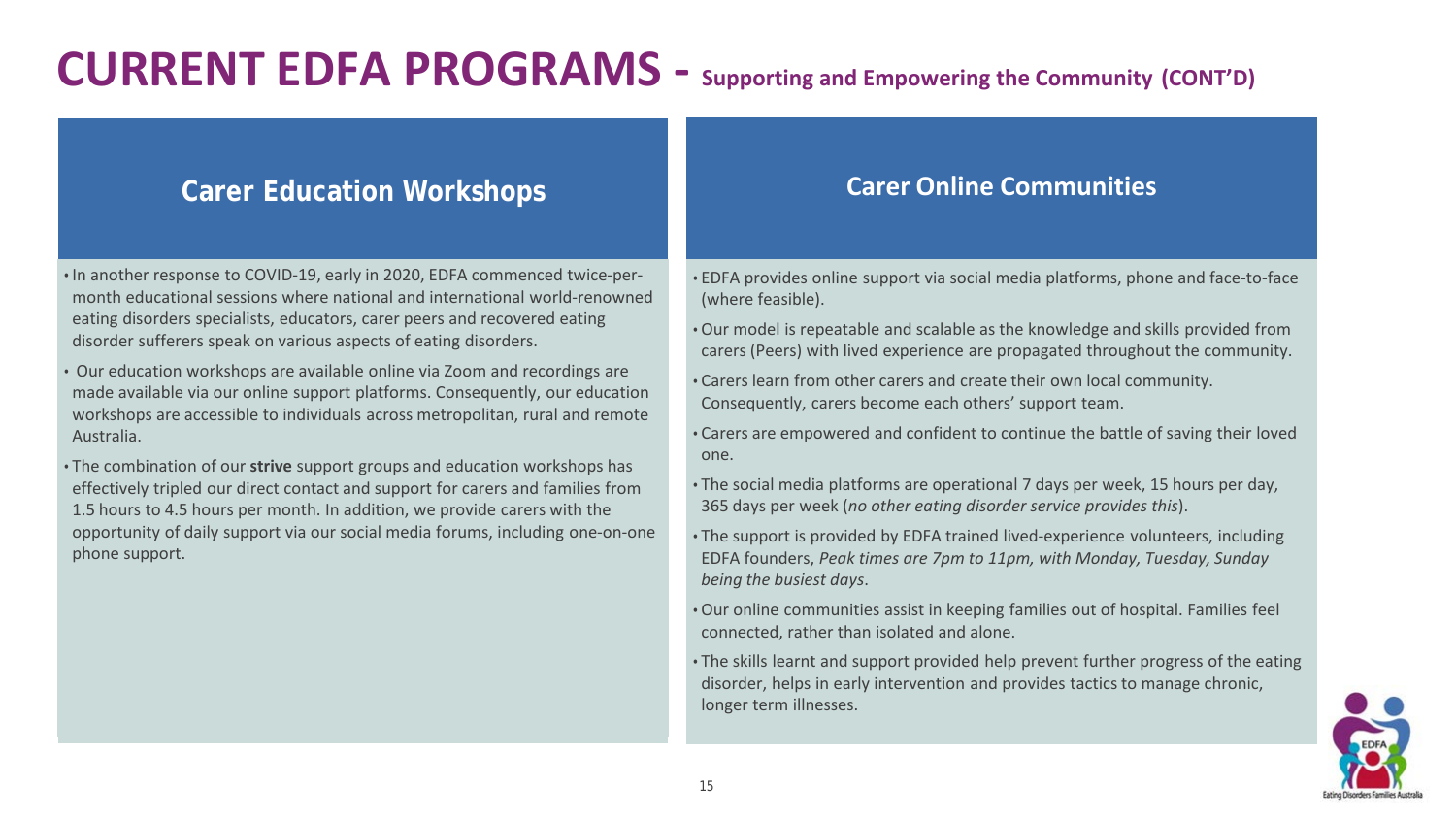# **PLANNED EDFA SUPPORT PROGRAMS - 2021**

### **Avoidant/Restrictive Food Intake Disorder (ARFID) and Bulimia Nervosa Support Groups**

- Participant numbers in **strive** support groups are constantly growing and consequently it is becoming more challenging to manage the needs of all families, and the various eating disorders they are managing.
- •Different eating disorders require different carer skills to effectively support their loved one.
- To this effect, EDFA is commencing monthly support groups in 2021 dedicated to carers supporting a loved one with ARFID or Bulimia Nervosa.
- To make these programs successful, EDFA needs to source and manage special lived-experience carer facilitators with the appropriate knowledge and skills for EDFA to run these additional unique and much needed carer support groups.

### **Early Intervention Carer Training**

- Early intervention education for Carers to support evidence-based treatment.
- •Continual 3 week program of 2 hours per week on a Saturday morning (so everyone can attend and not be hindered by work or the battle with evening meal).
- •Recommended for newly diagnosed families on the brink of FBT treatment to complete the course and for those on the waiting lists in the health system.
- Early intervention carer training will help keep families out of hospital, families feel connected, not isolated and alone.
- The skills learnt and support provided help prevent further progress of the eating disorder and helps in early intervention.
- •Benefits include reducing reliance on an over-burdened health system and reduces Government costs.

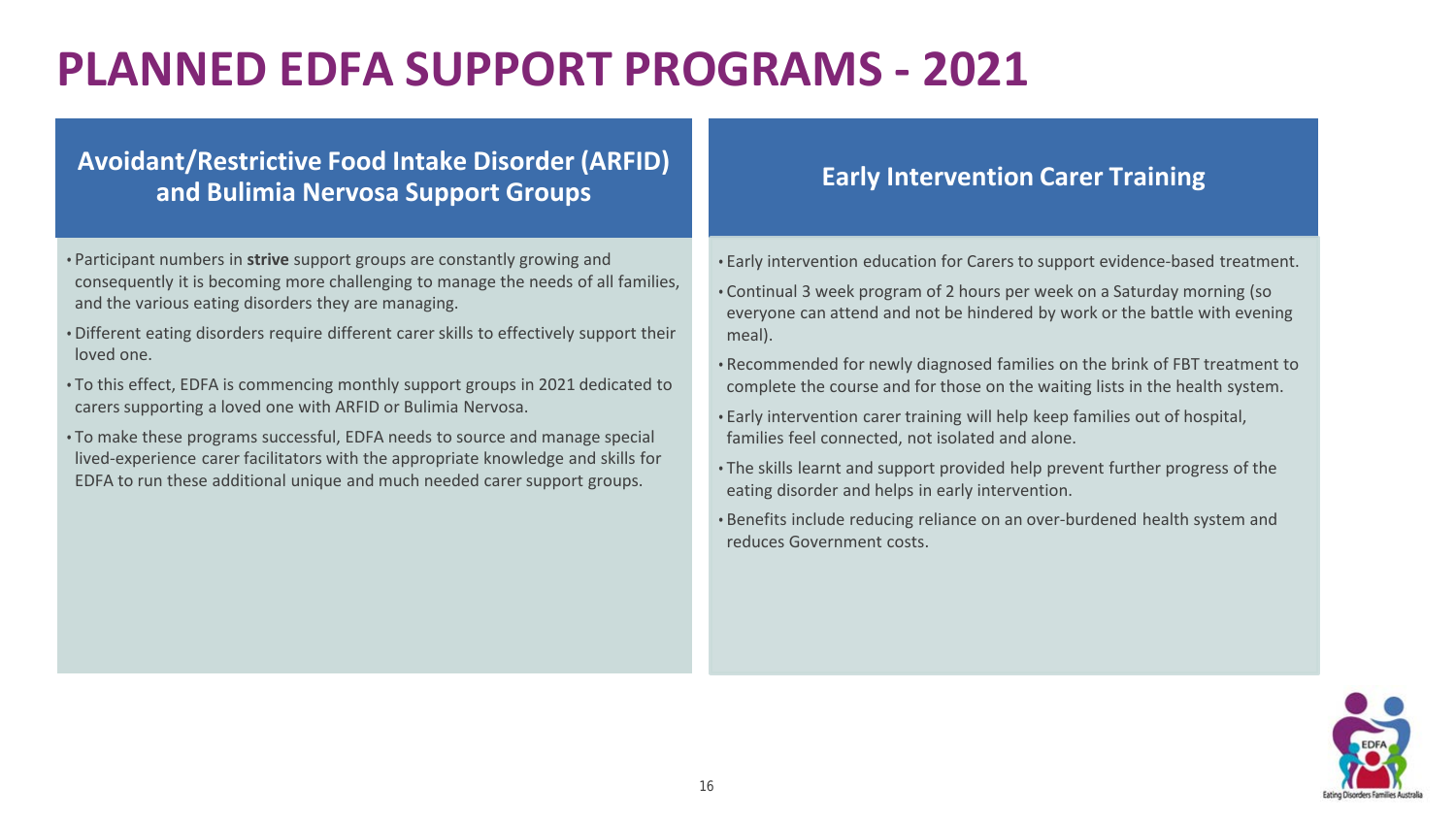### **PLANNED EDFA SUPPORT PROGRAMS - 2021**

### **Sibling Support Groups**

EDFA Sibling Support Groups provide a safe place where the daily struggles of living with a sibling with an eating disorder can be acknowledged and the full range of emotions that result (i.e. sadness, confusion, isolation, helplessness, fear, anger, frustration) can be expressed.

Some takeaways from the groups will be: it is not their fault; not their job to fix their sick siblings; how they can make a difference; how to look after their own mental and physical well being, permission to move on and enjoy their own life; and their voice and feelings are valid.

### **EDFA Volunteers**



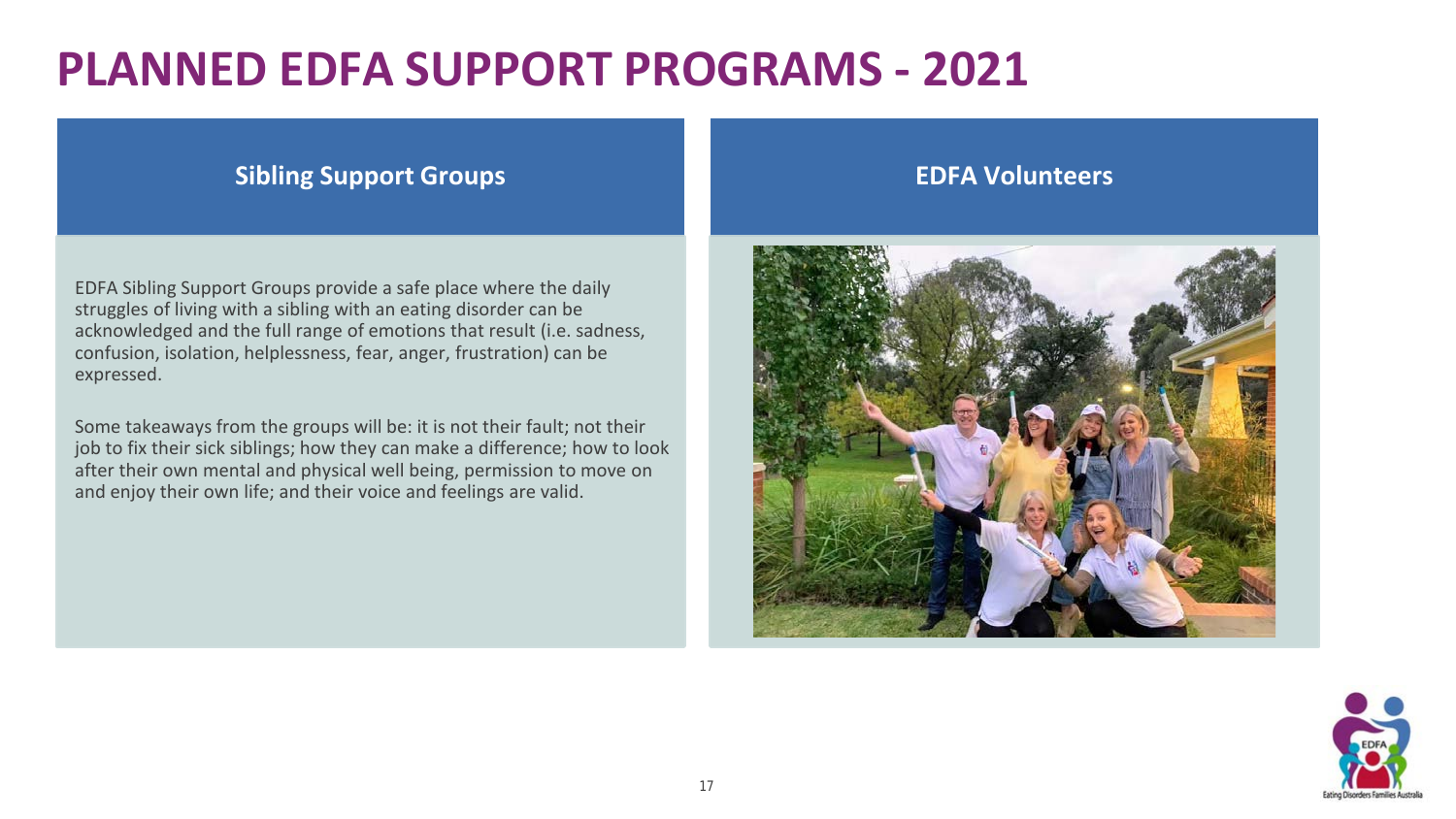# **PLANNED EDFA SUPPORT PROGRAMS – 2021 (Cont'd)**

- EDFA is mindful of the importance of developing and supporting skilled professionals, and making sure they are being used in the most effective and equitable way. TBT-s is training for clinicians (and carers) to learn more about one of the latest Eating Disorder treatments – [Temperament Based Therapy with Supports \(TBT-S\)](https://edfa.org.au/clinicians/tbt-s/).
- TBT-S emerged from research in the United States from US Neuropsychologist from the University of San Diego, Dr Christina Wierenga, Clinical Assistant Professor in the Department of Psychiatry at The Ohio State University, Dr Laura Hill, and US Psychologist Dr Stephanie Knatz Peck.
- It has been tested in open trials over the last four years with very promising results.
- In early 2019, EDFA brought the leading TBT-S experts to Australia and conducted a series of sold-out workshops around the country. These workshops reached over 350 clinicians and carers in Australia and New Zealand. During 2020, we have conducted follow-up webinars for clinicians and carers with Dr Hill, Dr Wierenga and their colleagues.
- There is a strong interest from clinicians and carers in introducing TBT-S as a complementary eating disorder therapy and well as support from peak bodies, including NEDC, ANZAED and InsideOut Institute.
- The next step is to undertake a research pilot of TBT-S, involving Australian clinicians with existing knowledge of TBT-S from the workshops and webinars.
- There is strong interest from clinicians and eating disorder organisations in various states and territories for such a pilot, which could be conducted in the public or private systems.

### **TBT-S Pilot Carer & Sibling Resource Kits – Pilot**

- •Carers provide 24/7 care for years with little respite. The greatest challenge of caring for someone with an eating disorder is "how do I keep going?".
- •Connection with a community of others going through the same challenges is vital. With Covid-19, the need for mental health support has increased across Australia, including in rural and remote areas, where mental health and eating disorders services for families are scant or do not exist.
- •Distributing Carer and Sibling Resource Kits nationally will rapidly provide connection to a community, expand access to lived-experience, online support and education services to an extra 1,200 families in 2021 - or 4,800 people if family of 4 - (*estimated number of new member families within the next 6 months*).
- •By connecting and supporting Australian families and those experiencing Covid-19 intensified mental health crises, we will reduce isolation, loneliness and fear experienced by carers and siblings and reduce the burden on the health system.

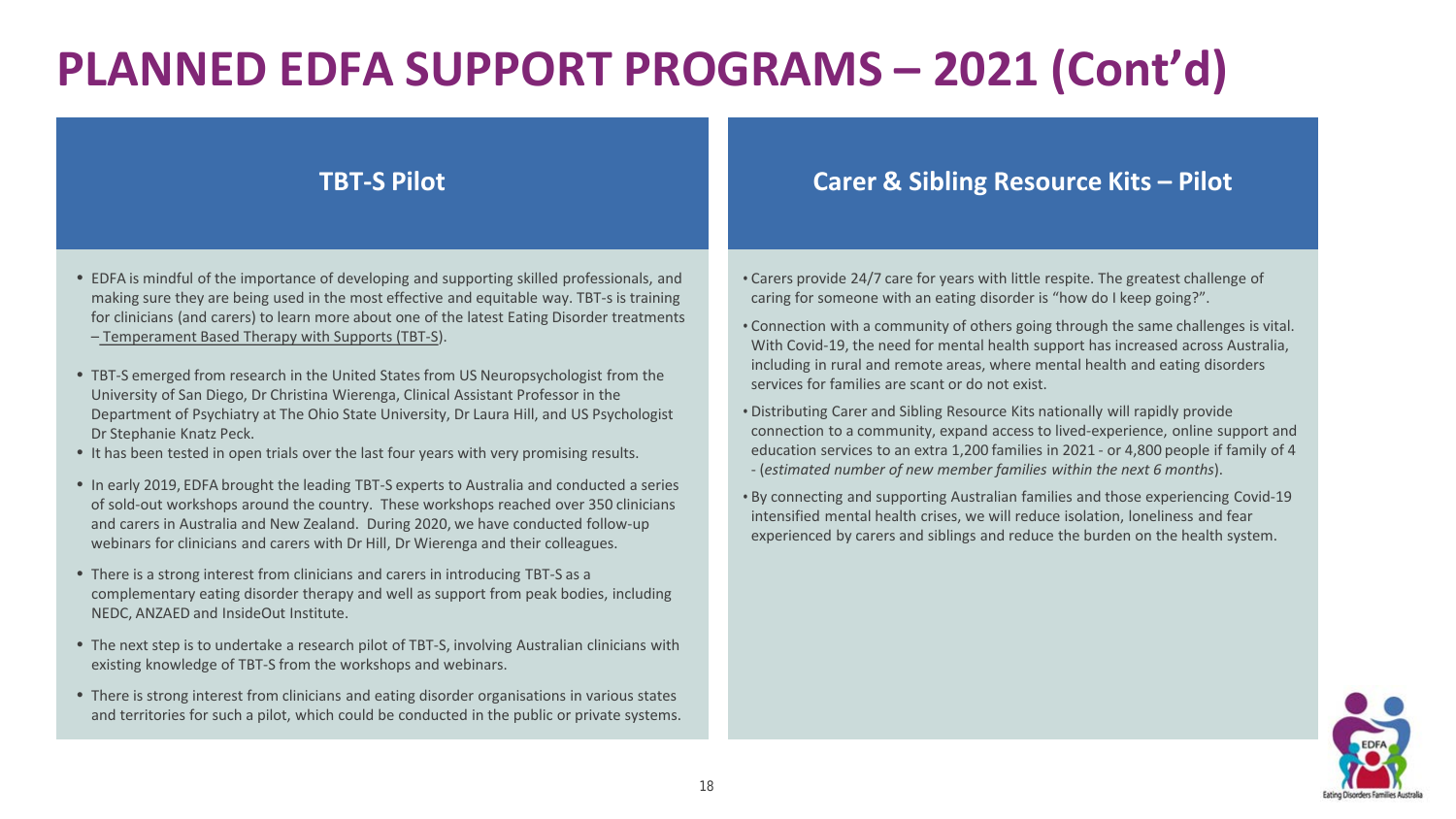# **FUNDING PROPOSAL SUMMARY – CURRENT PROGRAMS**

| <b>Current Program</b> | <b>Description</b>                                                                                                                                                                                       |           | Per Annum $(\xi)$   Over 3 Years $(\xi)$ |
|------------------------|----------------------------------------------------------------------------------------------------------------------------------------------------------------------------------------------------------|-----------|------------------------------------------|
| strive Support Groups  | Funding for calendar years 2022, 2023 and 2024 - part-<br>time strive Program Manager for 3 years plus related<br>program costs. Currently Program Manager is<br>Commonwealth Government funded in 2021. | \$150,000 | \$450,000                                |

| <b>Current Program</b>                                                          | <b>Description</b>                                                                                                                                                                                                                          | Per Annum (\$) Dver 4 Years (\$) |             |
|---------------------------------------------------------------------------------|---------------------------------------------------------------------------------------------------------------------------------------------------------------------------------------------------------------------------------------------|----------------------------------|-------------|
| <b>TBT-S Program</b><br><b>Education Workshops</b><br><b>Online Communities</b> | Funding for calendar years 2021, 2022, 2023 and 2024 - full<br>time Program Manager for 4 years plus related program<br>costs, incl. training of more lived-experience volunteer<br>support providers, web/digital platform management, etc | \$250,000                        | \$1,000,000 |

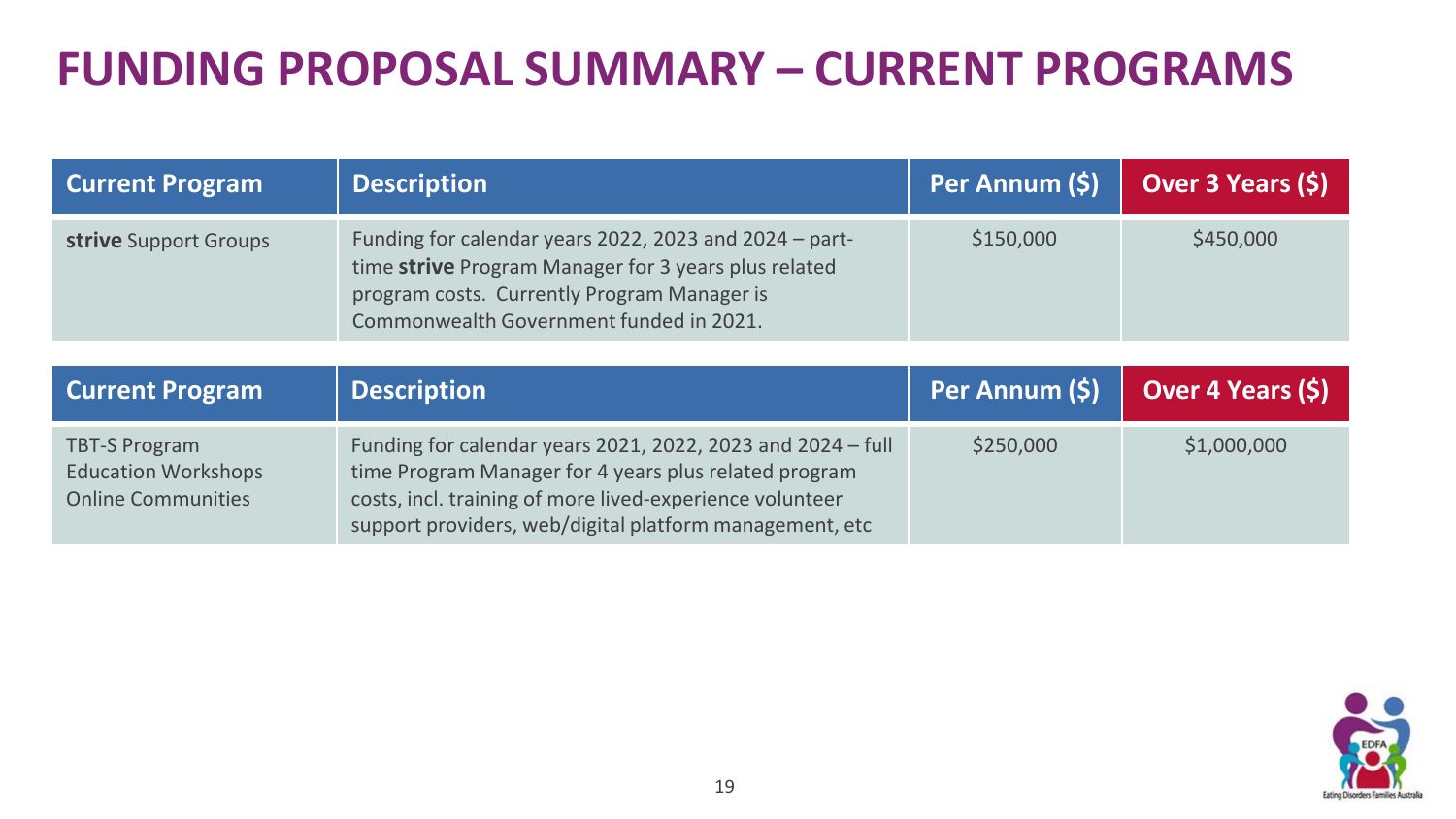# **FUNDING PROPOSAL SUMMARY – NEW PROGRAMS**

| <b>New Program</b>                                                                                                                 | <b>Description</b>                                                                                                                                                                                     | Per Annum (\$) | Over 4 Year (\$)  |
|------------------------------------------------------------------------------------------------------------------------------------|--------------------------------------------------------------------------------------------------------------------------------------------------------------------------------------------------------|----------------|-------------------|
| 1. ARFID & BN Support Groups<br><b>Sibling Support Groups</b><br><b>Early Intervention Carer Training</b>                          | Funding for calendar years 2021, 2023, 2024 and 2025 - full-time<br>Program Manager for 4 years plus related program costs e.g. External<br>educator costs, web/digital platform management, etc.      | \$250,000      | \$1,000,000       |
| <b>New Program</b>                                                                                                                 | <b>Description</b>                                                                                                                                                                                     | Per Annum (\$) | Over 2 Years (\$) |
| 2. TBT-S Research Pilot Program                                                                                                    | Funding for calendar year 2021 & 2022                                                                                                                                                                  | \$195,000      | \$390,000         |
| <b>New Program</b>                                                                                                                 | <b>Description</b>                                                                                                                                                                                     | Per Annum (\$) | Over 1 Year (\$)  |
| 3. Carer & Sibling Resource Kits                                                                                                   | Funding for calendar year - pilot program                                                                                                                                                              | \$165,000      | \$165,000         |
| <b>New Program</b>                                                                                                                 | <b>Description</b>                                                                                                                                                                                     | Per Annum (\$) | Over 2 Years (\$) |
| 4. Research and evaluation of<br>family and carer support services<br>and the impact of the services on<br>the families and carers | Fund research and evaluation projects with The University of<br>Melbourne (Prof. Isabel Krug, PHD), Deakin University (Assoc. Prof.<br>Genevieve Pepin) and Swinburne University (Dr Andrea Phillipou) | \$125,000      | \$250,000         |



### *Note: Refer to slides further down for more detail on each program*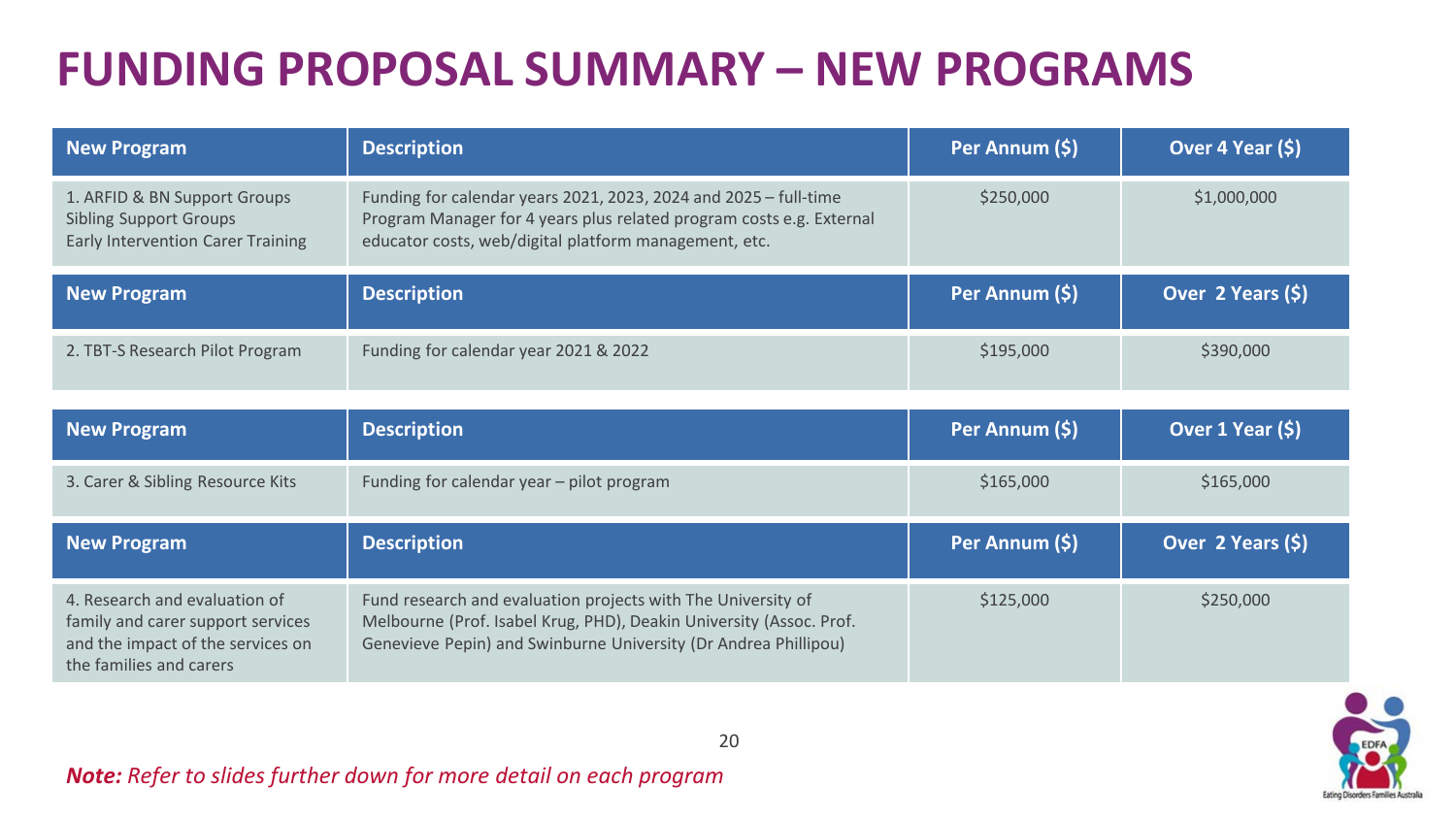| <b>Title</b>                            | 1. ARFID & Bulimia Nervosa (BN) Support Groups, Sibling Support Groups, Early Intervention Carer Training                                                                                                                                                                                                                                                                                                                                                                                                                                                                                                                                                                                                                                                                                                                                                                                                                                                                                                                                                                                                                                                                                                                                                                                                                                                                                                                                                                                                                                                                                                                                                                                                                      |
|-----------------------------------------|--------------------------------------------------------------------------------------------------------------------------------------------------------------------------------------------------------------------------------------------------------------------------------------------------------------------------------------------------------------------------------------------------------------------------------------------------------------------------------------------------------------------------------------------------------------------------------------------------------------------------------------------------------------------------------------------------------------------------------------------------------------------------------------------------------------------------------------------------------------------------------------------------------------------------------------------------------------------------------------------------------------------------------------------------------------------------------------------------------------------------------------------------------------------------------------------------------------------------------------------------------------------------------------------------------------------------------------------------------------------------------------------------------------------------------------------------------------------------------------------------------------------------------------------------------------------------------------------------------------------------------------------------------------------------------------------------------------------------------|
| <b>Background</b>                       | The whole family is impacted (including siblings) so, if an average family consists of 4 members, that means approximately<br>4,000,000 Australians can end up with mental and physical health issues.<br>• ARFID & BN: Participant numbers in <b>strive</b> support groups are constantly growing and consequently it is becoming more challenging to manage the needs of all families in the<br>sessions and the various eating disorders they are managing. Different eating disorders require different carer skills to effectively support their loved one. To this effect, EDFA is<br>commencing monthly support groups in 2021 dedicated to carers supporting a loved one with Bulimia Nervosa and ARFID.<br>. Siblings Support groups: THE FIRST and ONLY ONE OF ITS KIND IN AUSTRALIA - The impact on siblings has been widely documented yet there is no program in Australia to support,<br>educate, provide a voice for and empower siblings. EDFA know from personal (and members') lived experience, the devastating effects on siblings that can lead to lifelong issues if<br>there is no early intervention. The support groups will provide a forum to help circumvent siblings from developing behavioural, developmental and mental health issues before it<br>is too late.<br>. Early Intervention Carer Training: Early intervention education for Carers to learn skills to support evidence based treatment in the home. Held on Saturday mornings (so Carers<br>can attend and not be hindered by work or the battle with the evening meal). Recommended for newly diagnosed families on the brink of FBT treatment to complete the course<br>and for those on the waiting lists in the health system |
| Proposal                                | To make these programs successful, EDFA needs a professional program manager to source and manage special lived-experience carer facilitators with the appropriate knowledge<br>and skills for EDFA to run the additional ARFID & BN which are unique and much needed carer support groups. The same program manager will also organise and manage the<br>Siblings Support Groups program as well as the Early Intervention Carer Training program                                                                                                                                                                                                                                                                                                                                                                                                                                                                                                                                                                                                                                                                                                                                                                                                                                                                                                                                                                                                                                                                                                                                                                                                                                                                             |
| <b>Benefits</b>                         | . Reduce reliance on an over-burdened Health System and reduce government costs.<br>. Reduce the fear and anxiety families experience when face with a newly diagnosed eating disorder and feel connected, validated, empowered and not isolated and alone.<br>. Prevent further progress of the eating disorder and help with early intervention.<br>. Improve the mental health of Siblings so that they are better placed for healthy development and participation in education and the workforce.<br>• Reduce the prevalence of mental illness in the rest of the eating disorder family                                                                                                                                                                                                                                                                                                                                                                                                                                                                                                                                                                                                                                                                                                                                                                                                                                                                                                                                                                                                                                                                                                                                  |
| Request to the<br>Federal<br>Government | Funding for 4 years at \$250,000 per annum                                                                                                                                                                                                                                                                                                                                                                                                                                                                                                                                                                                                                                                                                                                                                                                                                                                                                                                                                                                                                                                                                                                                                                                                                                                                                                                                                                                                                                                                                                                                                                                                                                                                                     |

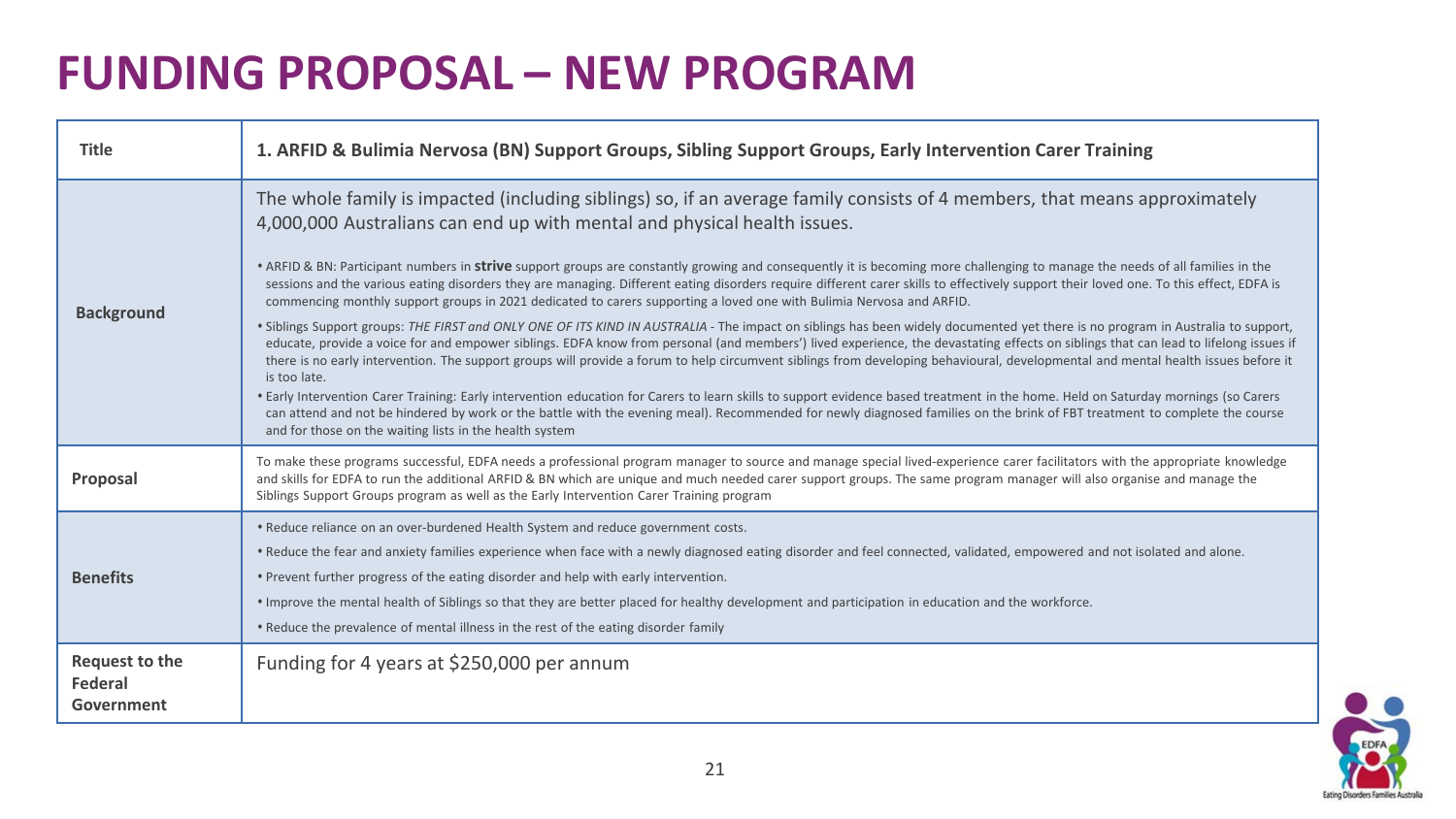| Title                                       | 2. CARER AND SIBLING RESOURCE KITS - PILOT                                                                                                                                                                                                                                                                                                                                                                |
|---------------------------------------------|-----------------------------------------------------------------------------------------------------------------------------------------------------------------------------------------------------------------------------------------------------------------------------------------------------------------------------------------------------------------------------------------------------------|
| <b>Background</b>                           | Connection with a community of others going through the same challenges is vital. With Covid-19, the need for mental health support has increased across Australia, including in<br>rural and remote areas, where mental health and eating disorders services for families are scant or do not exist.                                                                                                     |
|                                             | Navigating the complex system to find effective care and treatment for a loved one or for oneself is extremely difficult.                                                                                                                                                                                                                                                                                 |
|                                             | Distributing Carer and Sibling Resource Kits nationally will rapidly introduce and provide connection to a community, expand access to lived-experience, online support and<br>education services to an extra 1,200 families in 2021 - or 4,800 people if family of 4 - (estimated number of new member families within the next 6 months).                                                               |
|                                             | When there is a diagnosis of a serious illness in a family the receive toolkits. For example the 'Bag of Hope' for Type1 Diabetes                                                                                                                                                                                                                                                                         |
|                                             | Carer Kits and Siblings Kits Examples:                                                                                                                                                                                                                                                                                                                                                                    |
|                                             | https://www.nationaleatingdisorders.org/toolkit/parent-toolkit/eating-disorder-myths                                                                                                                                                                                                                                                                                                                      |
|                                             | https://www.jdrf.org/t1d-resources/newly-diagnosed/children/bag-of-hope/                                                                                                                                                                                                                                                                                                                                  |
| Proposal                                    | Undertake a pilot to create and distribute a carer kit and a sibling kit (where appropriate) to new EDFA families. Collaborate with one of the University of Melbourne, Swinburne or<br>Deakin universities, to track the outcomes and benefits of the resource kits.                                                                                                                                     |
| <b>Benefits</b>                             | . By connecting and supporting Australian families and those experiencing Covid-19 intensified mental health crises, we will reduce isolation, loneliness and fear experienced by<br>carers and siblings and reduce the burden on the health system<br>. Improve the ability to access effective eating disorder treatment for a loved one by having a better understanding of how to navigate the system |
|                                             |                                                                                                                                                                                                                                                                                                                                                                                                           |
| Request to the<br><b>Federal Government</b> | $$165,000$ for one year                                                                                                                                                                                                                                                                                                                                                                                   |

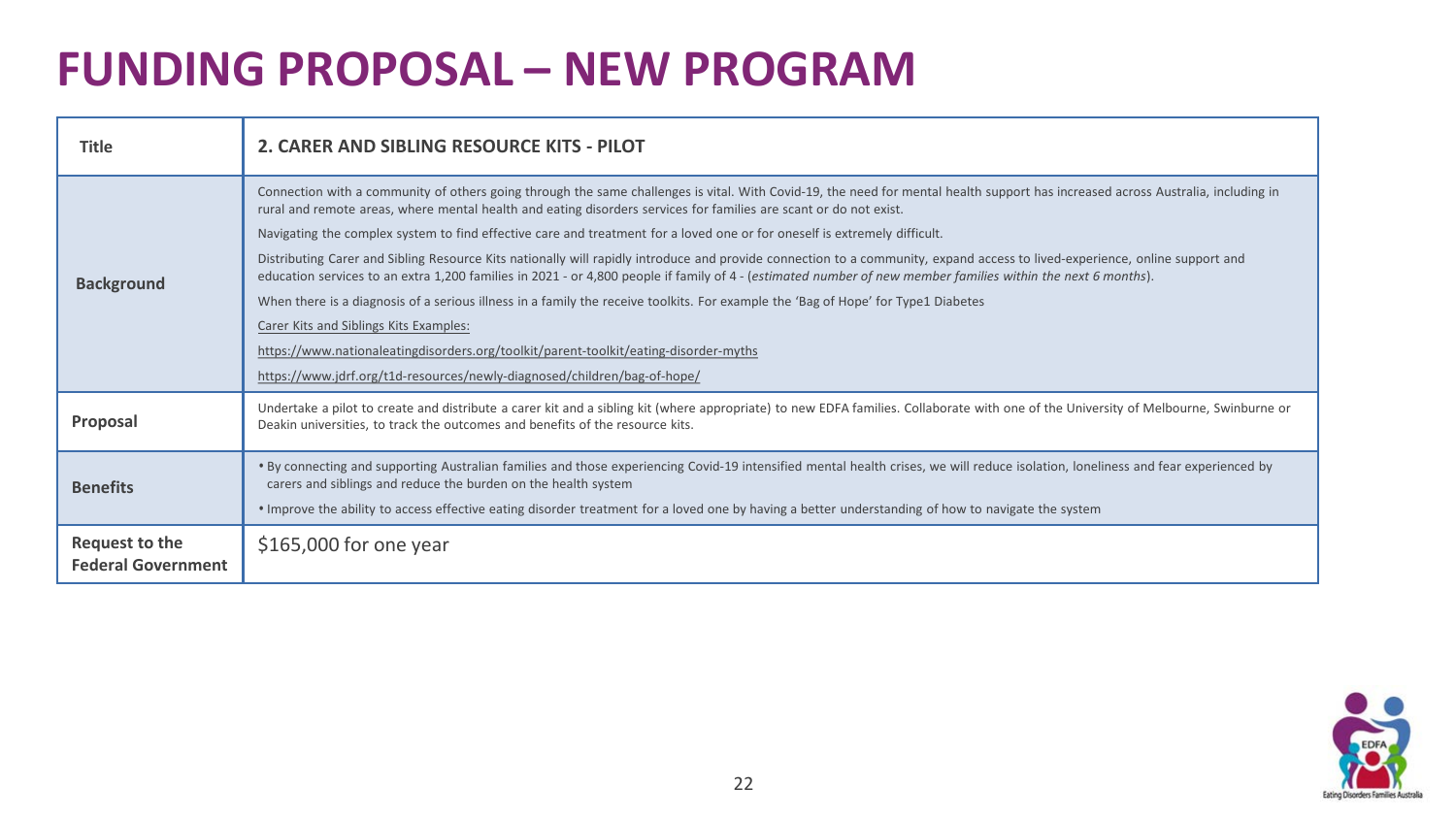| <b>Title</b>                            | <b>3. TBT-S PILOT PROGRAM</b>                                                                                                                                                                                                                                                                                                                                                                                                                                                                                                                                                                                                                                                                                                                                                                                                                                                                                                                                                                                                                                           |
|-----------------------------------------|-------------------------------------------------------------------------------------------------------------------------------------------------------------------------------------------------------------------------------------------------------------------------------------------------------------------------------------------------------------------------------------------------------------------------------------------------------------------------------------------------------------------------------------------------------------------------------------------------------------------------------------------------------------------------------------------------------------------------------------------------------------------------------------------------------------------------------------------------------------------------------------------------------------------------------------------------------------------------------------------------------------------------------------------------------------------------|
| <b>Background</b>                       | TBT-S is a research and patient/carer informed treatment that focuses on the temperament-based roots and symptoms of eating disorders. It began as a therapy for Anorexia<br>Nervosa and is being extended to other forms of eating disorders. Other stand-alone therapies are interwoven into the TBT-S model; including ICT, DBT, RO-DBT, CBT-E, FBT, IPT and<br>ACT. TBT-S can complement and be used in addition to other eating disorder therapies.                                                                                                                                                                                                                                                                                                                                                                                                                                                                                                                                                                                                                |
|                                         | TBT-S integrates cutting-edge scientific information about the brain-basis of eating disorders into treatment; arming clinicians with experiential activities and skills to teach patients<br>and carers about why eating disorders occur, and the skills that can be used to combat disordered eating behaviour. As a therapy, TBT-S focuses on how a patient's temperament-<br>based traits are relevant to their eating disorder and can be utilised as tools for recovery. It acknowledges and embraces families in the treatment process with demonstrated high<br>levels of patient and carer motivation and satisfaction.                                                                                                                                                                                                                                                                                                                                                                                                                                        |
|                                         | ICAT - Integrated Cognitive Affective Therapy; DBT - Dialectical Behavioural Therapy; RO-DBT - Radically Open Dialectical Behavioural Therapy; CBT-E - Enhanced Cognitive<br>Behavioural Therapy; FBT - Family Based Therapy; IPT - Interpersonal Therapy; ACT - Acceptance and Commitment Therapy.                                                                                                                                                                                                                                                                                                                                                                                                                                                                                                                                                                                                                                                                                                                                                                     |
|                                         | TBT-S emerged from research in the United States from US Neuropsychologist from the University of San Diego, Dr Christina Wierenga, Clinical Assistant Professor in the Department<br>of Psychiatry at The Ohio State University, Dr Laura Hill, and US Psychologist Dr Stephanie Knatz Peck. It has been tested in open trials over the last four years with very promising<br>results. In early 2019, EDFA brought the leading TBT-S experts to Australia and conducted a series of sold-out workshops around the country. These workshops reached over 350<br>clinicians and carers in Australia and New Zealand. During 2020, we have conducted follow-up webinars for clinicians and carers with Dr Hill, Dr Wierenga and their colleagues. There<br>is a strong interest from clinicians and carers in introducing TBT-S as a complementary eating disorder therapy and well as support from peak bodies, including NEDC, ANZAED and<br>InsideOut Institute.                                                                                                      |
| <b>Benefits</b>                         | The results of the pilot would inform the future development of TBT-S as a psychology-based eating disorder therapy in Australia, with the development of standards, guidelines and<br>treatment materials as well as training of clinicians, integration with existing models of care and further evaluations.                                                                                                                                                                                                                                                                                                                                                                                                                                                                                                                                                                                                                                                                                                                                                         |
| <b>Next Steps</b>                       | The next step is to undertake a research pilot of TBT-S, involving Australian clinicians with existing knowledge of TBT-S from the workshops and webinars, Drs Hill and Wierenga and<br>their colleagues as the leading TBT-S experts, Australian-based research/evaluation partners, EDFA and other eating disorder organisations. There is strong interest from clinicians<br>and eating disorder organisations in various states and territories for such a pilot, which could be conducted in the public and private systems.                                                                                                                                                                                                                                                                                                                                                                                                                                                                                                                                       |
| Request to the<br>Federal<br>Government | TBTS-S with its strong focus on treatments that involve maximum patient and carer participation closely aligns with the principles espoused in the Productivity Commission Report<br>on Mental Health, the 5th COAG National Mental Health and Suicide Prevention Plan and the National Mental Health Commission Vision 2030.<br>It is proposed that the Federal Government funds a TBT-S pilot program. The methodology would be developed jointly by the international TBT-S experts and selected Australian-<br>based research/evaluation partners working with InsideOut and key eating disorder organisations including EDFA. The pilot would utilise clinicians who have participated in the TBT-<br>S workshops and webinars, with the support of their employers. Ideally it would be undertaken in the public and private systems with the evaluation informing federal, state and<br>privately funded models of care. The TBT-S pilot, including its establishment and evaluation would run over 2 years with the cost to be agreed between the participants. |
| <b>Funds requested</b>                  | \$390,000 over 2 years                                                                                                                                                                                                                                                                                                                                                                                                                                                                                                                                                                                                                                                                                                                                                                                                                                                                                                                                                                                                                                                  |

EDF

**Eating Disorders Families**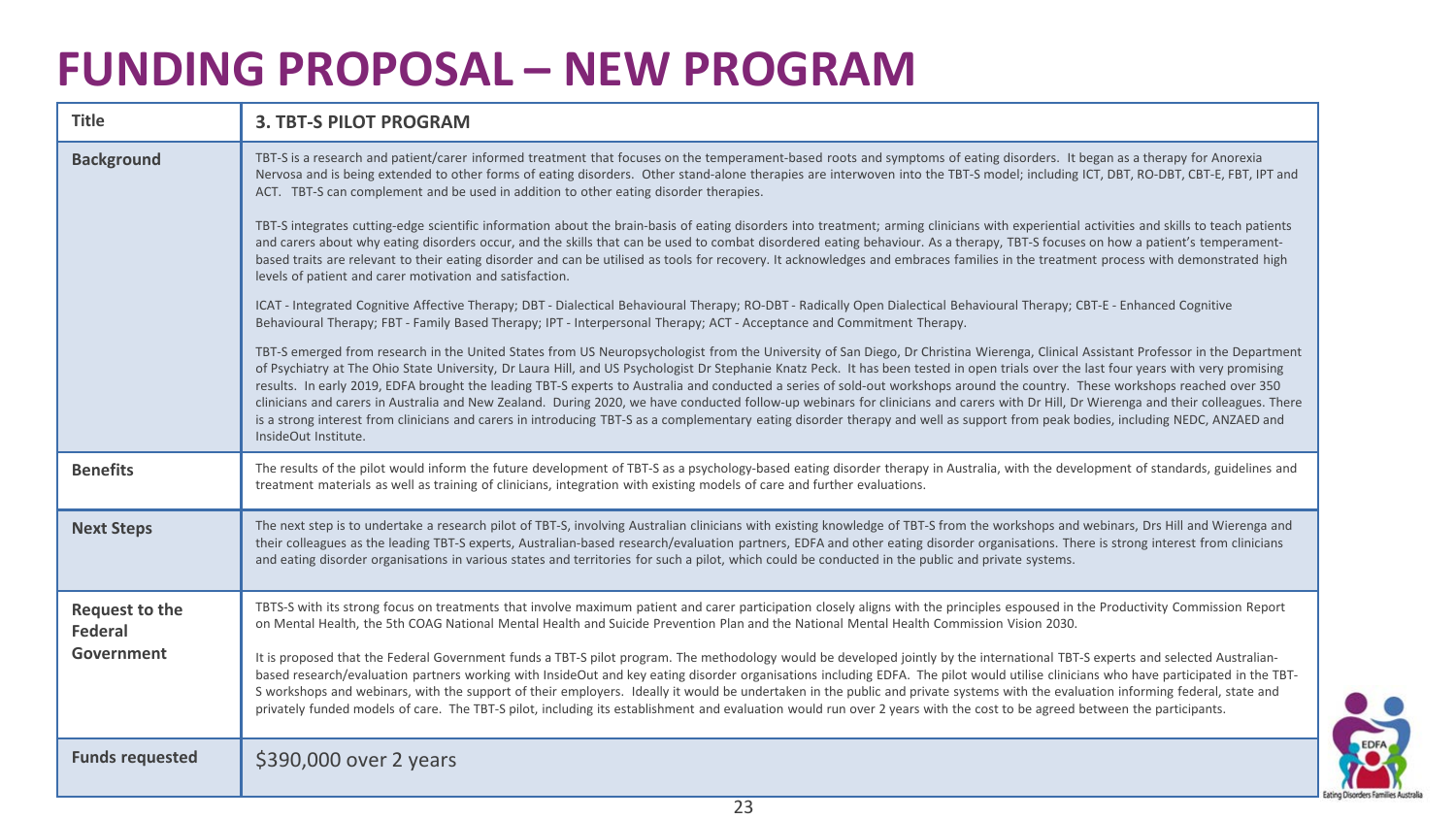| Title                                   | 4. Research and evaluation of family and carer support services and the impact of the services on families and carers                                                                                                                                                                                                                                                                                                                                                                                                                                                                                                                                                                                                                                                                                                                         |
|-----------------------------------------|-----------------------------------------------------------------------------------------------------------------------------------------------------------------------------------------------------------------------------------------------------------------------------------------------------------------------------------------------------------------------------------------------------------------------------------------------------------------------------------------------------------------------------------------------------------------------------------------------------------------------------------------------------------------------------------------------------------------------------------------------------------------------------------------------------------------------------------------------|
| <b>Background</b>                       | Various Universities have approached EDFA over the past couple of years expressing a strong interest in completing research and evaluation of the work we do<br>within the community.<br>In particular, the University of Melbourne (Prof. Isabel Krug, PhD and Sarah Giles PhD candidate), Deakin University (Assoc. Prof. Genevieve Pepin) and<br>Swinburne University (Dr. Andrea Phillipou). These academics have dedicated their careers in the eating disorders field and acutely aware of the critical role<br>families play in the recovery of those with eating disorders.<br>EDFA is keen to complete research on the effectiveness of our carer program and now, our sibling program, as there has been little dedicated research in this<br>space.<br>Note: Further information can be provided to support the proposed research. |
| Proposal                                | Fund EDFA effort to manage the research program in conjunction with agreed University. Note: University will contribute their own in-kind funding.                                                                                                                                                                                                                                                                                                                                                                                                                                                                                                                                                                                                                                                                                            |
| <b>Benefits</b>                         | The results of the research will provide well informed data for effective decision making for both the Commonwealth Government and for EDFA on improving<br>the national carer and sibling community.                                                                                                                                                                                                                                                                                                                                                                                                                                                                                                                                                                                                                                         |
| Request to the<br>Federal<br>Government | Funding for 2 years at \$125,000 per annum.                                                                                                                                                                                                                                                                                                                                                                                                                                                                                                                                                                                                                                                                                                                                                                                                   |

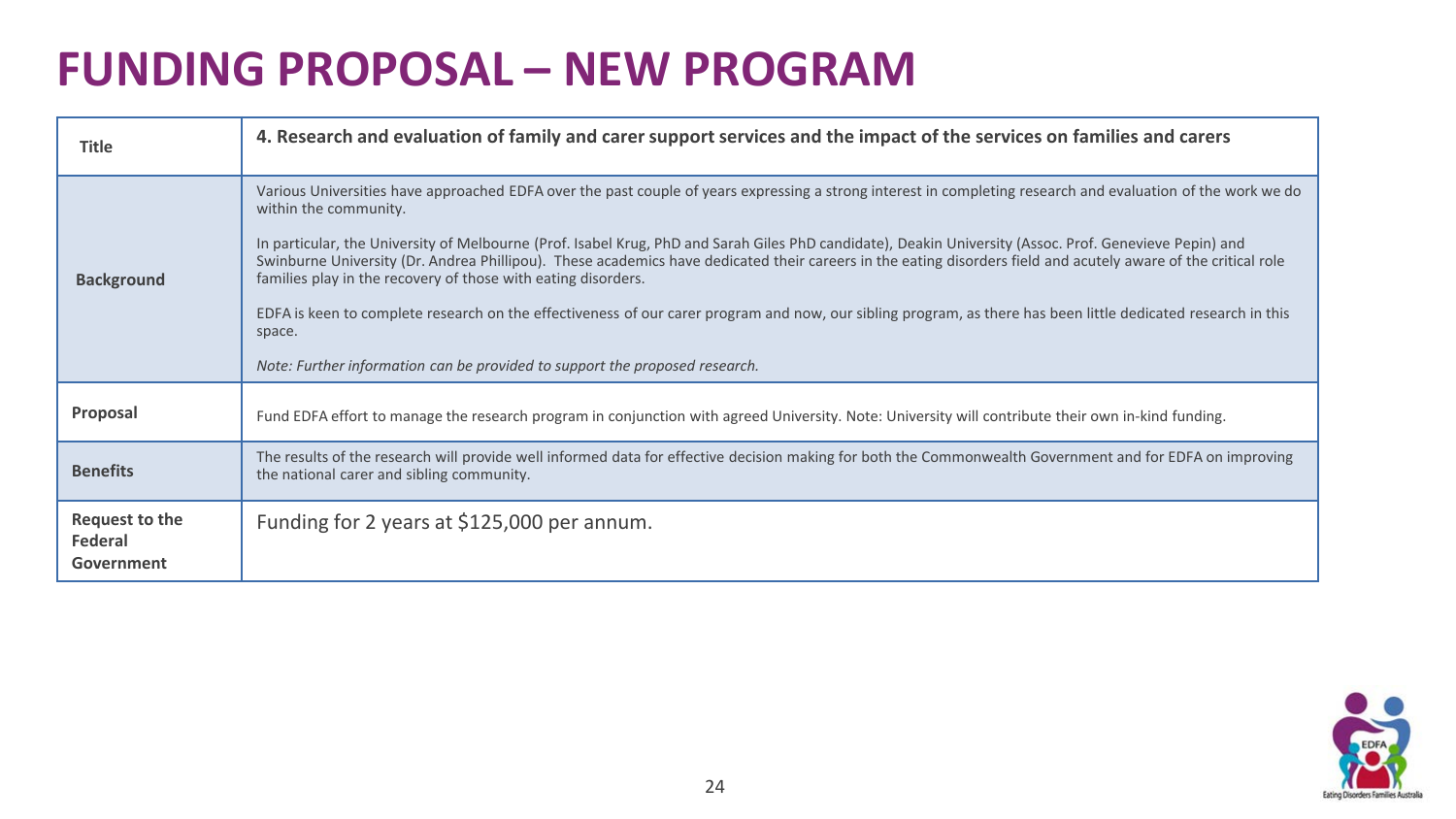### **REFERENCES**

- 1. (National Eating Disorders Collaboration, 2010, p.53).
- 2. Clark Bryan D, Macdonald P, Ambwani S, et al. Exploring the ways in which COVID-19 and lockdown has affected the lives of patients with anorexia nervosa and their carers. Eur Eat Disorders Rev. 2020;28:826–835. https://doi.org/10.1002/erv.2762ref. 3.2 | Carer themes
- 3. British Journal of Clinical Psychology (2007), 46, 413–428 q 2007 The British Psychological Society Caring for people with eating disorders: Factors associated with psychological distress and negative caregiving appraisals in carers of people with eating disorders
- 4. Eating Disorders Policy Paper writing group. Nip it in the bud: Intervening early for young people with eating disorders. Melbourne: Orygen, The National Centre of Excellence in Youth Mental Health, 2016.
- 5. Castellini et al., in press; Clark Bryan et al., in press; Phillipou et al., 2020; Schlegl et al., in press; Termorshuizen et al., in press)
- 6. Deloittte Access Economics, 2012. Paying the Price: The economic and social impact of eating disorders in Australia. Butterfly Foundation.
- 7. Carers Identified? Identifying the Carer Report 2010
- 8. [Carer Kits and Siblings Kits:](https://www.nationaleatingdisorders.org/toolkit/parent-toolkit/eating-disorder-myths)

[https://www.nationaleatingdisorders.org/toolkit/parent-toolkit/eating-disorder-myths.](https://www.nationaleatingdisorders.org/toolkit/parent-toolkit/eating-disorder-myths)

<https://www.jdrf.org/t1d-resources/newly-diagnosed/children/bag-of-hope/>

- 9. Sydney Morning Herald, September 13, 2020, 'Eating disorders thrive in isolation': Pandemic triggers spike in cases
- 10. Arcelus, J. M., Mitchell, A., Wales, J., Nielsen, S. (2011). Mortality rates in patients with anorexia nervosa and other eating disorders: A meta-analysis of 36 studies. Arch RCH Gen Psychiatry 68(7), 724-731. 4 Deloittte Access Economics, 2012. Paying the Price: The economic and social impact of eating disorders
- 11. Interventions for the Carers of Patients with Eating Disorders, Janet Treasurer and Bruno Palazzo Nazar, 26 January 2019 (Published Online, US National Library of Medicine – National Institutes of Health).
- 12. Productivity Commission Report on Mental Health, the 5th COAG National Mental Health and Suicide Prevention Plan and the National Mental Health Commission Vision 2030